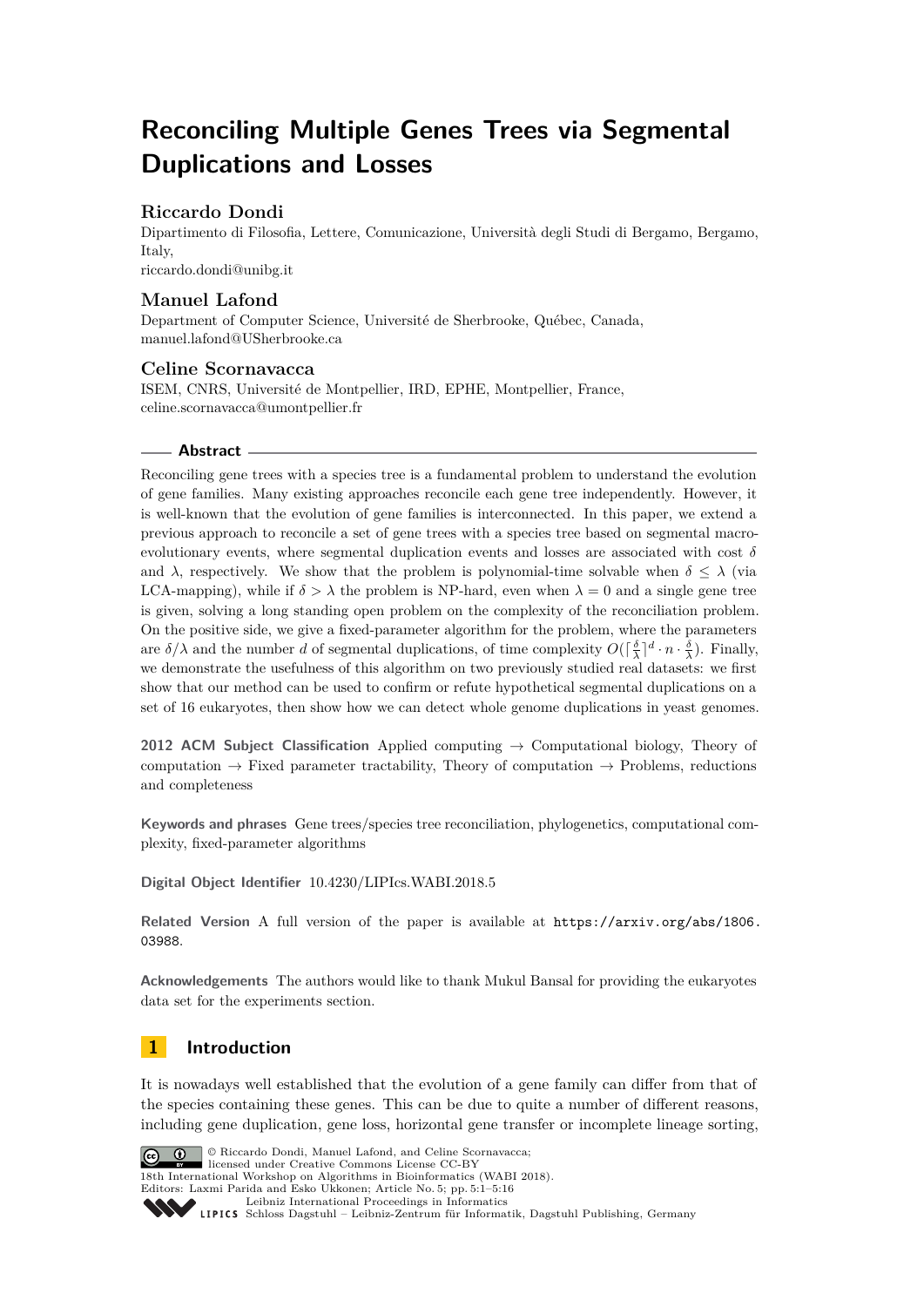## **5:2 Reconciling Multiple Genes with Segmental Duplications**

to only name a few [\[17\]](#page-15-1). While this discongruity between the gene phylogenies (the *gene trees*) and the species phylogeny (the *species tree*) complicates the process of reconstructing the latter from the former, every cloud has a silver lining: "plunging" gene trees into the species tree and analyzing the differences between these topologies, one can gather hints to unveil the macro-evolutionary events that shaped gene evolution. This is the rationale behind the *species tree-gene tree reconciliation*, a concept introduced in [\[9\]](#page-15-2) and first formally defined in [\[18\]](#page-15-3). Gathering intelligence on these macro-evolutionary events permits us to better understand the mechanisms of evolution with applications ranging from orthology detection [\[14,](#page-15-4) [21\]](#page-15-5) to ancestral genome reconstruction [\[7\]](#page-15-6), and recently in dating phylogenies [\[5,](#page-15-7) [4\]](#page-14-0).

It is well-known that the evolution of gene families is interconnected. However, in current pipelines, each gene tree is reconciled independently with the species tree, even when posterior to the reconciliation phase the genes are considered as related, e.g. [\[7\]](#page-15-6). A more pertinent approach would be to reconcile the set of gene trees at once and consider *segmental* macro-evolutionary events, i.e. that concern a chromosome segment instead of a single gene.

Some work has been done in the past to model segmental gene duplications and three models have been considered: the EC (*Episode Clustering*) problem, the ME (*Minimum Episodes*) problem [\[10,](#page-15-8) [1\]](#page-14-1), and the MGD (*Multiple Gene Duplication*) problem [\[8\]](#page-15-9). The EC and MGD problems both aim at clustering duplications together by minimizing the number of locations in the species tree where at least one duplication occurred, with the additional requirement that a cluster cannot contain two gene duplications from a same gene tree in the MGD problem. The ME problem is more biologically-relevant, because it aims at minimizing the actual number of segmental duplications (more details in Section [2.3\)](#page-3-0). Most of the exact solutions proposed for the ME problem [\[1,](#page-14-1) [15,](#page-15-10) [20\]](#page-15-11) deal with a constrained version, since the possible mappings of a gene tree node are limited to given intervals, see for example [\[1,](#page-14-1) Def. 2.4]. In [\[20\]](#page-15-11), a simple  $O^*(2^k)$  time algorithm is presented for the unconstrained version (here *O*<sup>∗</sup> hides polynomial factors), where *k* is the number of speciation nodes that have descending duplications under the LCA-mapping This shows that the problem is fixed-parameter tractable (FPT) in *k*. But since the LCA-mapping maximizes the number of speciation nodes, there is no reason to believe that *k* is a small parameter, and so more practical FPT algorithms are needed.

In this paper, we extend the unconstrained ME model to gene losses and provide a variety of new algorithmic results. We allow weighing segmental duplication events and loss events by separate costs  $\delta$  and  $\lambda$ , respectively. We show that if  $\delta \leq \lambda$ , then an optimal reconciliation can be obtained by reconciling each gene tree separately under the usual LCA-mapping, even in the context of segmental duplications. On the other hand, we show that if  $\delta > \lambda$  and both costs are given, reconciling a set of gene trees while minimizing segmental gene duplications and gene losses is NP-hard. The hardness also holds in the particular case that we ignore losses, i.e. when  $\lambda = 0$ . This solves a long standing open question on the complexity of the reconciliation problem under this model (in [\[1\]](#page-14-1), the authors already said *"it would be interesting to extend the [...] model of Guigó et al. (1996) by relaxing the constraints on the possible locations of gene duplications on the species tree"*. The question is stated as still open in [\[20\]](#page-15-11)). The hardness holds also when only a single gene tree is given. On the positive side, we describe an algorithm that is practical when  $\delta$ and  $\lambda$  are not too far apart. More precisely, we show that multi-gene tree reconciliation is fixed-parameter tractable in the ratio  $\delta/\lambda$  and the number *d* of segmental duplications, and can be solved in time  $O(\lceil \frac{\delta}{\lambda} \rceil^d \cdot n \cdot \frac{\delta}{\lambda})$ . The algorithm has been implemented and tested and is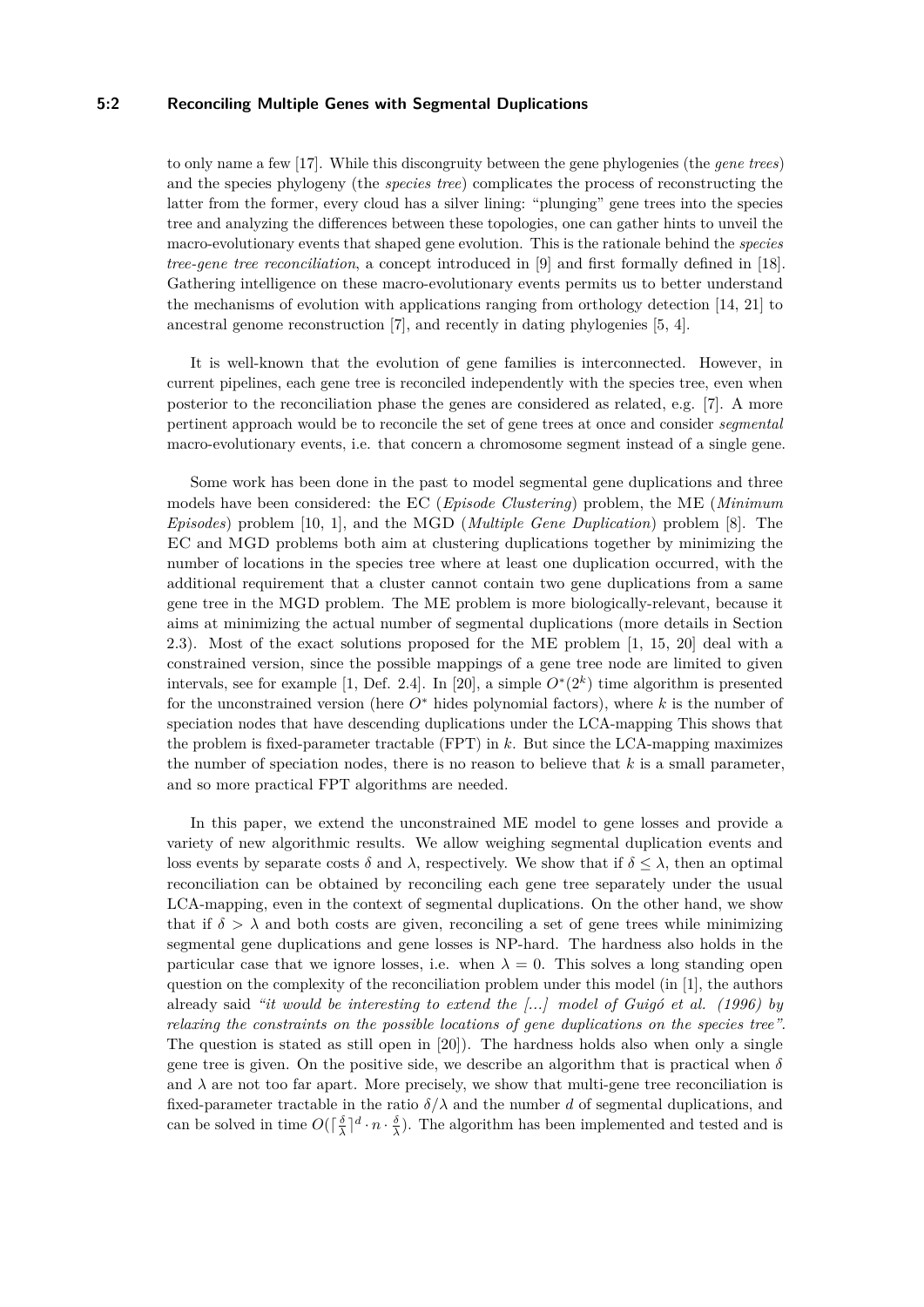available<sup>[1](#page-2-0)</sup> at  $https://github.com/manuellafond/Multrec.$  $https://github.com/manuellafond/Multrec.$  We first evaluate the potential of multi-gene reconciliation on a set of 16 eukaryotes, and show that our method can find scenarios with less duplications than other approaches. While some previously identified segmental duplications are confirmed by our results, it casts some doubt on others as they do not occur in our optimal scenarios. We then show how the algorithm can be used to detect whole genome duplications in yeast genomes. Further work includes incorporating in the model segmental gene losses and segmental horizontal gene transfers, with a similar flavor than the heuristic method discussed in [\[6\]](#page-15-12).

# **2 Preliminaries**

## **2.1 Basic notions**

For our purposes, a *rooted phylogenetic tree*  $T = (V(T), E(T))$  is an oriented tree, where  $V(T)$ is the set of nodes,  $E(T)$  is the set of arcs, all oriented away from  $r(T)$ , the root. Unless stated otherwise, all trees in this paper are rooted phylogenetic trees. A *forest*  $F = (V(F), E(F))$ is a directed graph in which every connected component is a tree. Denote by  $t(F)$  the set of trees of *F* that are formed by its connected components. Note that a tree is itself a forest. In what follows, we shall extend the usual terminology on trees to forests.

For an arc  $(x, y)$  of F, we call x the *parent* of y, and y a *child* of x. If there exists a path that starts at *x* and ends at *y*, then *x* is an *ancestor* of *y* and *y* is a *descendant* of *x*. We say *y* is a *proper* descendant of *x* if  $y \neq x$ , and then *x* is a proper ancestor of *y*. This defines a partial order denoted by  $y \leq_F x$ , and  $y \leq_F x$  if  $x \neq y$  (we may omit the *F* subscript if clear from the context). If none of  $x \leq y$  and  $y \leq x$  holds, then x and y are *incomparable*. The set of children of *x* is denoted  $ch(x)$  and its parent *x* is denoted  $par(x)$  (which is defined to be *x* if *x* itself is a root of a tree in  $t(F)$ ). For some integer  $k \geq 0$ , we define  $par^{k}(x)$  as the *k*-th parent of *x*. Formally,  $par^0(x) = par(x)$  and  $par^k(x) = par(par^{k-1}(x))$  for  $k > 0$ . The number of children  $|ch(x)|$  of x is called the *out-degree* of x. Nodes with no children are *leaves*, all others are *internal nodes*. The set of leaves of a tree *F* is denoted by *L*(*F*). The leaves of *F* are bijectively labeled by a set  $\mathcal{L}(F)$  of labels. A forest is *binary* if  $|ch(x)| = 2$ for all internal nodes *x*. Given a set of nodes *X* that belong to the same tree  $T \in t(F)$ , the *lowest common ancestor* of *X*, denoted  $LCA_F(X)$ , is the node *z* that satisfies  $x \leq z$  for all  $x \in X$  and such that no child of *z* satisfies this property. We leave  $LCA_F(X)$  undefined if no such node exists (when elements of *X* belong to different trees of  $t(F)$ ). We may write  $LCA_F(x, y)$  instead of  $LCA_F({x, y})$ . The *height* of a forest *F*, denoted  $h(F)$ , is the number of nodes of a longest directed path from a root to a leaf in a tree of *F* (note that the height is sometimes defined as the number of arcs on such a path - here we use the number of nodes instead). Observe that since a tree is a forest, all the above notions also apply on trees.

## **2.2 Reconciliations**

A reconciliation usually involves two rooted phylogenetic trees, a *gene tree G* and a *species tree S*, which we always assume to be both binary. In what follows, we will instead define reconciliation between a gene forest  $G$  and a species tree. Here  $G$  can be thought of as a set of gene trees. Each leaf of G represents a distinct extant gene, and G and *S* are related by a function  $s : \mathcal{L}(\mathcal{G}) \to \mathcal{L}(S)$ , which means that each extant gene belongs to an extant species.

<span id="page-2-0"></span><sup>&</sup>lt;sup>1</sup> To our knowledge, this is the first publicly available reconciliation software for segmental duplications.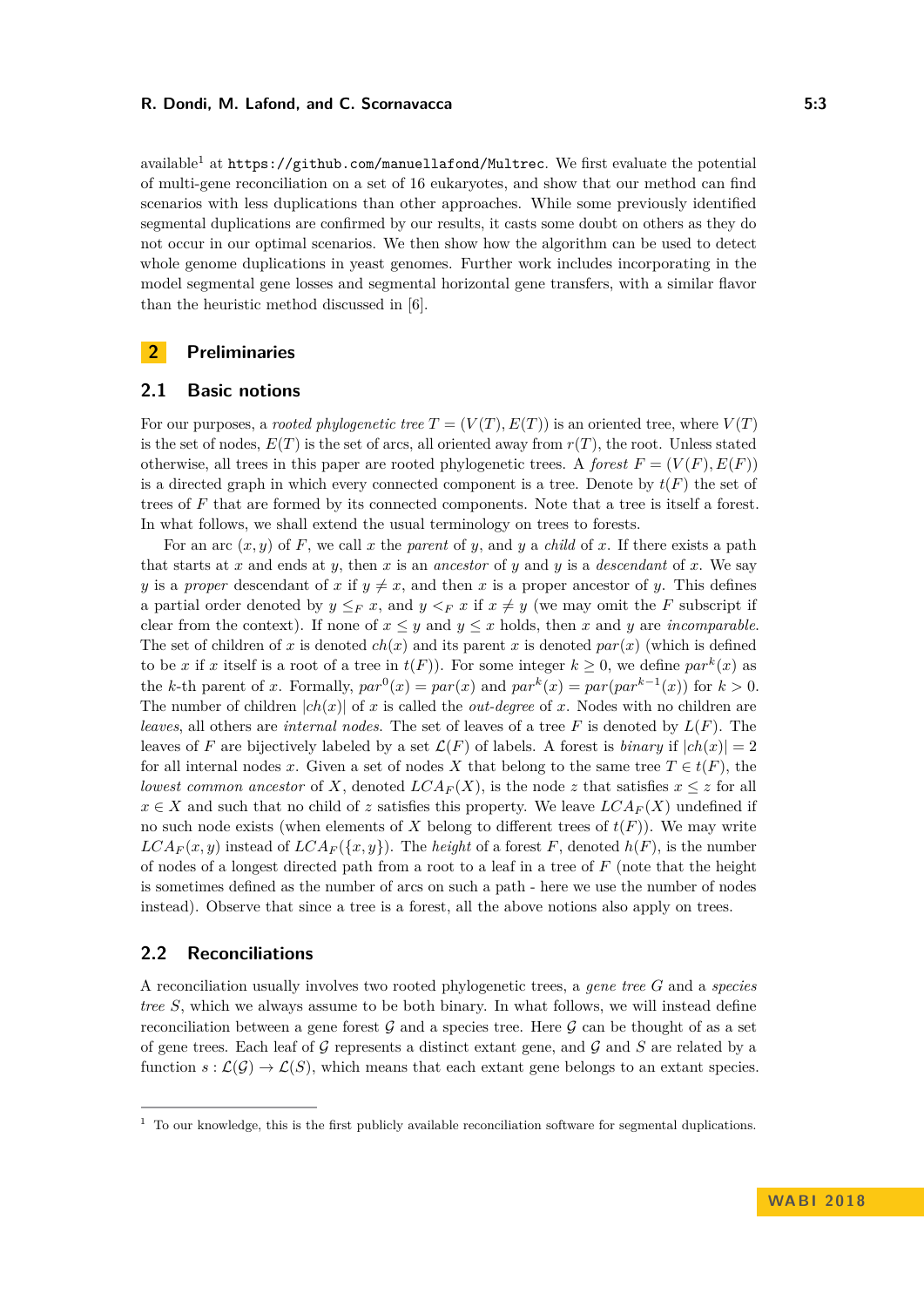#### **5:4 Reconciling Multiple Genes with Segmental Duplications**

Note that *s* does not have to be injective (in particular, several genes from a same gene tree *G* of G can belong to the same species) or surjective (some species may not contain any gene of G). Given G and *S*, we will implicitly assume the existence of the function *s*.

In a  $\mathbb{DL}$  reconciliation, each node of G is associated to a node of S and an event – a speciation  $(\mathbb{S})$ , a duplication  $(\mathbb{D})$  or a contemporary event  $(\mathbb{C})$  – under some constraints. A contemporary event C associates a leaf *u* of G with a leaf *x* of S such that  $s(u) = x$ . A speciation in a node  $u$  of  $\mathcal G$  is constrained to the existence of two separated paths from the mapping of *u* to the mappings of its two children, while the only constraint given by a duplication event is that evolution of  $G$  cannot go back in time. More formally:

<span id="page-3-1"></span>**Definition 1** (Reconciliation). Given a gene forest G and a species tree  $S$ , a *reconciliation* between G and S is a function  $\alpha$  that maps each node u of G to a pair  $(\alpha_r(u), \alpha_e(u))$  where  $\alpha_r(u)$  is a node of  $V(S)$  and  $\alpha_e(u)$  is an event of type S, D or C, such that:

- **1.** if *u* is a leaf of G, then  $\alpha_e(u) = \mathbb{C}$  and  $\alpha_r(u) = s(u);$
- **2.** if *u* is an internal node of G with children  $u_1, u_2$ , then exactly one of following cases holds:  $a_e(u) = \mathcal{S}, \, a_r(u) = LCA_S(a_r(u_1), a_r(u_2))$  and  $a_r(u_1), a_r(u_2)$  are incomparable;  $a_e(a) = \mathbb{D}, \alpha_r(u_1) \leq \alpha_r(u)$  and  $\alpha_r(u_2) \leq \alpha_r(u)$

Note that if  $\mathcal G$  consists of one tree, this definition coincides with the usual one given in the literature (first formally defined in [\[18\]](#page-15-3)). We say that  $\alpha$  is an *LCA-mapping* if, for each internal node  $u \in V(G)$  with children  $u_1, u_2, \alpha_r(u) = LCA_S(\alpha_r(u_1), \alpha_r(u_2))$ . Note that there may be more than one LCA-mapping, since the  $\mathcal S$  and  $\mathbb D$  events on internal nodes can vary. The number of duplications of *α*, denoted by *d*(*α*) is the number of nodes *u* of G such that  $\alpha_e(u) = \mathbb{D}$ . For counting the losses, first define for  $y \leq x$  the distance  $dist(x, y)$  as the number of arcs on the path from *x* to *y*. Then, for every internal node *u* with children  $\{u_1, u_2\}$ , the number of losses associated with *u* in a reconciliation  $\alpha$ , denoted by  $l_{\alpha}(u)$ , is defined as follows:

if  $\alpha_e(u) = \mathbb{S}$ , then  $l_\alpha(u) = dist(\alpha_r(u), \alpha_r(u_1)) + dist(\alpha_r(u), \alpha_r(u_2)) - 2;$ 

$$
if \alpha_e(u) = \mathbb{D}, then l_{\alpha}(u) = dist(\alpha_r(u), \alpha_r(u_1)) + dist(\alpha_r(u), \alpha_r(u_2)).
$$

The number of losses of a reconciliation  $\alpha$ , denoted by  $l(\alpha)$ , is the sum of  $l_{\alpha}(\cdot)$  for all internal nodes of G. The usual cost of  $\alpha$ , denoted by  $cost(\alpha)$ , is  $d(\alpha) \cdot \delta + l(\alpha) \cdot \lambda$  [\[16\]](#page-15-13), where  $\delta$  and  $\lambda$  are respectively the cost of a duplication and a loss event (it is usually assumed that speciations do not incur cost). A *most parsimonious reconciliation*, or MPR, is a reconciliation *α* of minimum cost. It is not hard to see that finding such an *α* can be achieved by computing a MPR for each tree in  $t(G)$  separately. This MPR is the unique LCA-mapping *α* in which  $\alpha_e(u) = \mathbb{S}$  whenever it is allowed according to Definition [1](#page-3-1) [\[3\]](#page-14-2).

## <span id="page-3-0"></span>**2.3 Reconciliation with segmental duplications**

Given a reconciliation  $\alpha$  for  $\mathcal{G}$  in *S*, and given  $s \in V(S)$ , write  $D(\mathcal{G}, \alpha, s) = \{u \in V(\mathcal{G}) :$  $\alpha_e(u) = \mathbb{D}$  and  $\alpha_r(u) = s$  for the set of duplications of G mapped to *s*. We define  $\mathcal{G}[\alpha, s]$  to be the subgraph of G induced by the nodes in  $D(\mathcal{G}, \alpha, s)$ . Note that  $\mathcal{G}[\alpha, s]$  is a forest.

Here we want to tackle the problem of reconciling several gene trees at the same time and counting segmental duplications only once. Given a set of duplications nodes  $\mathcal{D} \in V(\mathcal{G})$ occurring in a given node *s* of the species tree, it is easy to see that the minimum the number of segmental duplications associated with *s* is the minimal number of parts in a partition of D in which each part does not contain comparable nodes. See Figure [1.](#page-4-0)(4) for an example. This number coincides [\[1\]](#page-14-1) with  $h_{\alpha}(s) := h(\mathcal{G}[\alpha, s])$ , i.e. the height of the forest of the duplications in *s*. Now, denote  $\hat{d}(\alpha) = \sum_{s \in V(S)} h_{\alpha}(s)$ . For instance in Figure [1,](#page-4-0) under the mapping  $\mu$  in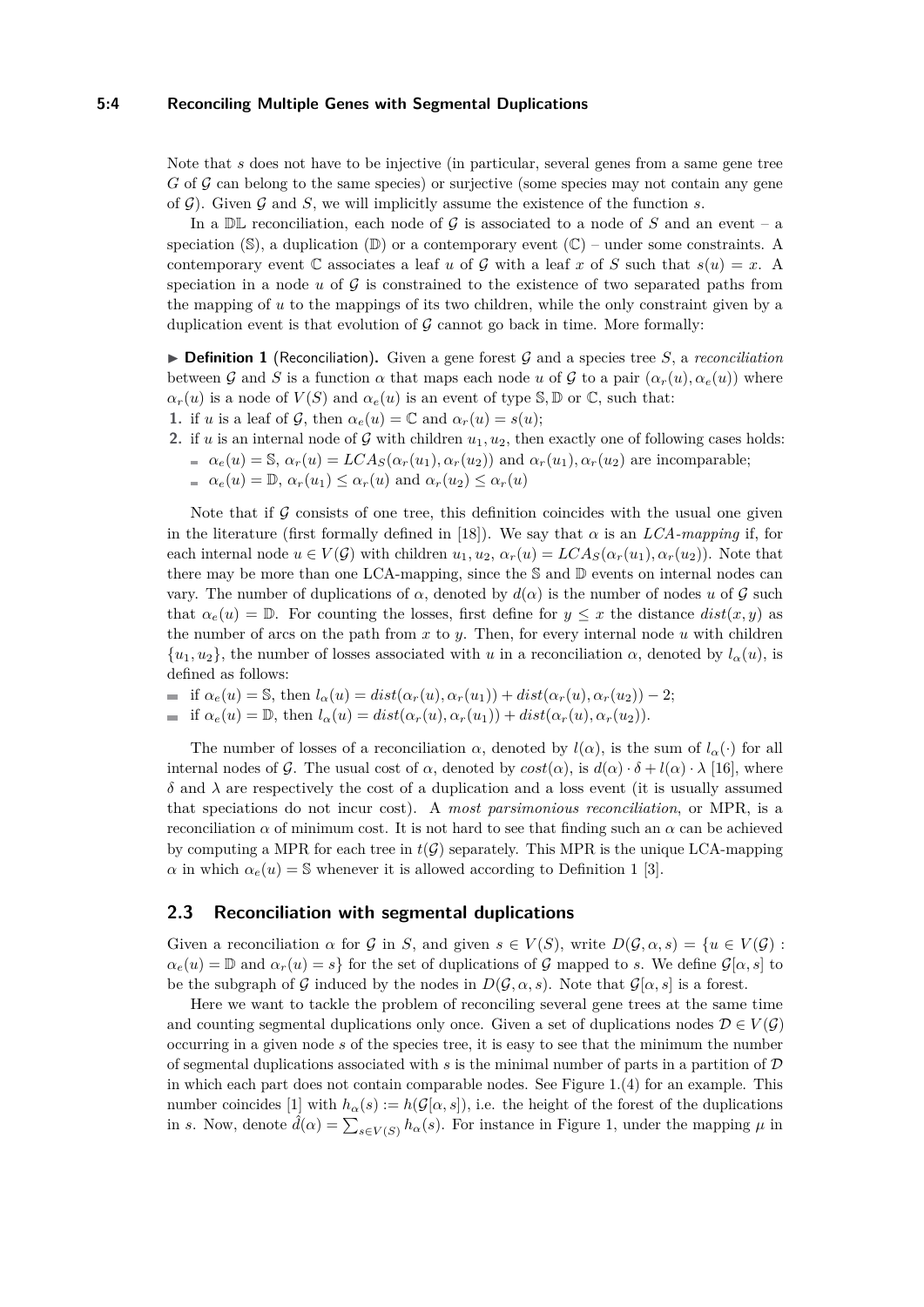<span id="page-4-0"></span>

**Figure 1** (1) A species tree *S*. (2) A gene forest G with two gene trees reconciled under the MPR that we denote  $\mu$ . The nodes are labeled by the lowercase name of the species they are mapped to. Black squares indicate duplication nodes. Losses are not shown. (3) The same forest  $\mathcal G$  but with another reconciliation  $\alpha$  for the internal nodes. (4) The forest  $\mathcal{G}[\alpha, f]$ , along with a partition into (possible) segmental duplications.

(2), we have  $\hat{d}(\mu) = 6$ , because  $h_{\mu}(s) = 1$  for  $s \in \{A, B, C, E\}$  and  $h_{\mu}(F) = 2$ . But under the mapping  $\alpha$  in (3),  $\hat{d}(\alpha) = 4$ , since  $h_{\alpha}(A) = 1$  and  $h_{\alpha}(F) = 3$ . Note that this does not consider losses though – the  $\alpha$  mapping has more losses than  $\mu$ .

The cost of  $\alpha$  is  $cost^{SD}(\mathcal{G}, S, \alpha) = \delta \cdot \hat{d}(\alpha) + \lambda \cdot l(\alpha)$ . If  $\mathcal G$  and  $S$  are unambiguous, we may write  $cost^{SD}(\alpha)$ . We have the following problem :

Most Parsimonious Reconciliation of a Set of Trees with Segmental Duplications (MPRST-SD)

**Instance:** a species tree *S*, a gene forest  $\mathcal{G}$ , costs  $\delta$  for duplications and  $\lambda$  for losses. **Output:** a reconciliation  $\alpha$  of  $\mathcal{G}$  in *S* such that  $cost^{SD}(\mathcal{G}, S, \alpha)$  is minimum.

Note that, when  $\lambda = 0$ ,  $cost^{SD}$  coincides with the unconstrained ME score defined in [\[20\]](#page-15-11) (where it is called the FHS model).

## **2.4 Properties of multi-gene reconciliations**

We finish this section with some additional terminology and general properties of multi-gene reconciliations that will be useful throughout the paper. The next basic result states that in a reconciliation  $\alpha$ , we should set the events of internal nodes to S whenever it is allowed.

<span id="page-4-1"></span>**Lemma 2.** Let  $\alpha$  be a reconciliation for  $\mathcal{G}$  in  $S$ , and let  $u \in V(\mathcal{G})$  such that  $\alpha_e(u) = \mathbb{D}$ . Let  $\alpha'$  be identical to  $\alpha$ , with the exception that  $\alpha'_e(u) = \mathbb{S}$ , and suppose that  $\alpha'$  satisfies the *requirements of Definition [1.](#page-3-1) Then*  $cost^{SD}(\alpha') \leq cost^{SD}(\alpha)$ .

**Proof.** Observe that changing  $\alpha_e(u)$  from D to S cannot increase  $\hat{d}(\alpha)$ . Moreover, as  $dist(\alpha'_r(u), \alpha'_r(u_1))$  and  $dist(\alpha'_r(u), \alpha'_r(u_2))$  are the same as in  $\alpha$  for the two children  $u_1$  and *u*<sup>2</sup> of *u*, by definition of duplications and losses this decreases the number of losses by 2. Thus  $cost^{SD}(\alpha') \leq cost^{SD}(\alpha)$ , and this inequality is strict when  $\lambda > 0$ .

Since we are looking for a most parsimonious reconciliation, by Lemma [2](#page-4-1) we may assume that for an internal node  $u \in V(\mathcal{G})$ ,  $\alpha_e(u) = \mathbb{S}$  whenever allowed, and  $\alpha_e(u) = \mathbb{D}$  otherwise. Therefore,  $\alpha_e(u)$  is implicitly defined by the  $\alpha_r$  mapping. To alleviate notation, we will treat *α* as simply as a mapping from  $V(G)$  to  $V(S)$  and thus write  $\alpha(u)$  instead of  $\alpha_r(u)$ . We will assume that the events  $\alpha_e(u)$  can be deduced from this mapping  $\alpha$  by Lemma [2.](#page-4-1)

Therefore, treating  $\alpha$  as a mapping, we will say that  $\alpha$  is *valid* if for every  $v \in V(G)$ ,  $\alpha(v) \geq \alpha(v')$  for all descendants *v*' of *v*. We denote by  $\alpha[v \to s]$  the mapping obtained from *α* by remapping  $v \in V(\mathcal{G})$  to  $s \in V(S)$ , i.e.  $\alpha[v \to s](w) = \alpha(w)$  for every  $w \in V(\mathcal{G}) \setminus \{v\}$ , and  $\alpha[v \to s](v) = s$ . Since we are assuming that S and D events can be deduced from  $\alpha$ , the LCA-mapping is now unique: we denote by  $\mu: V(\mathcal{G}) \to V(S)$  the LCA-mapping, defined as  $\mu(v) = s(v)$  if  $v \in L(G)$ , and otherwise  $\mu(v) = LCA_S(\mu(v_1), \mu(v_2))$ , where  $v_1$  and  $v_2$  are the children of *v*. Note that for any valid reconciliation  $\alpha$ , we have  $\alpha(v) \geq \mu(v)$  for all  $v \in V(\mathcal{G})$ . We also have the following, which will be useful to establish our results.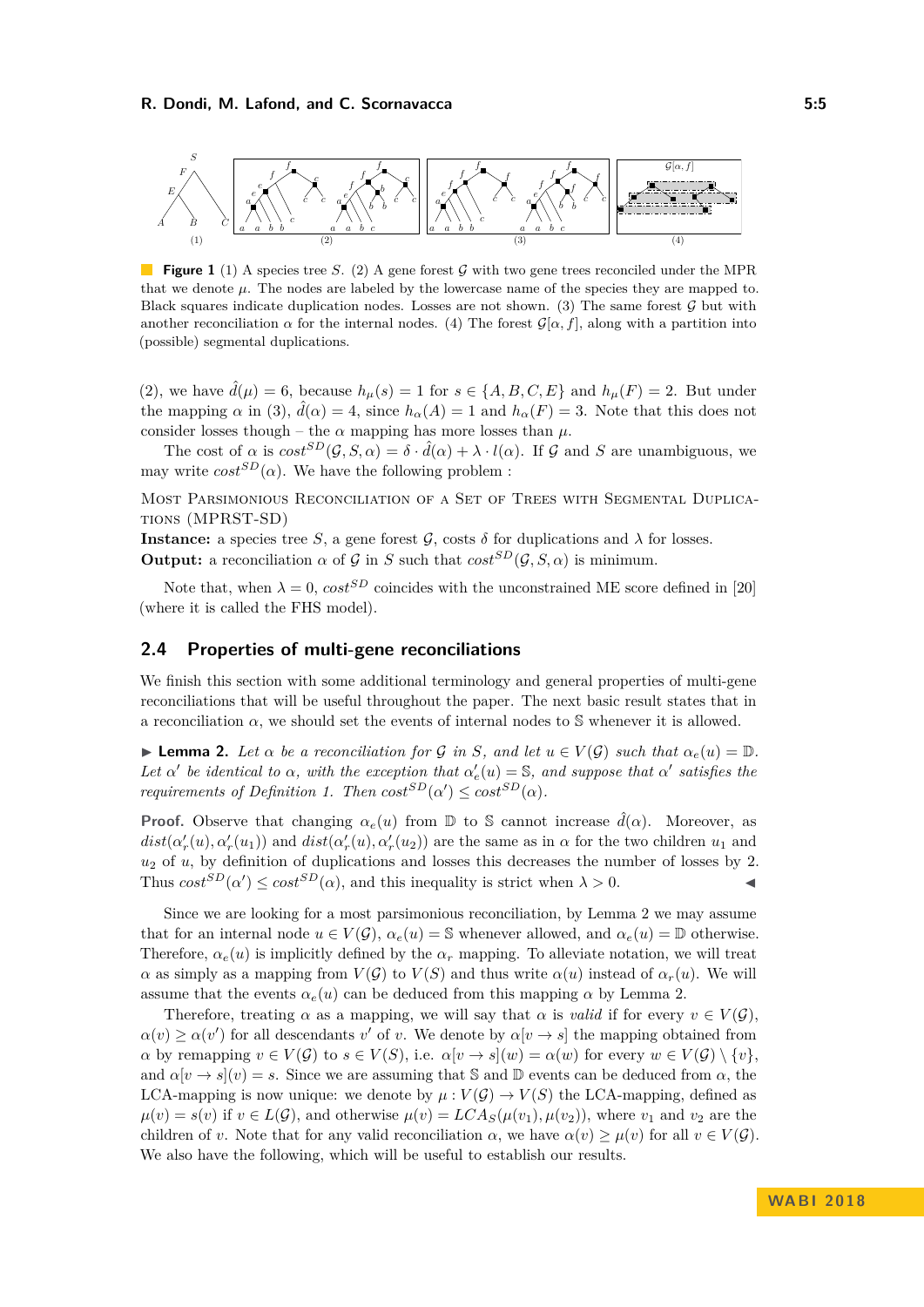<span id="page-5-1"></span>

**Figure 2** The Shift-down lemma in action. Here  $t = par^2(s)$ , and remapping *v* from *t* to *s* saves 2 losses – 4 losses are saved below *v* and 2 are added above.

<span id="page-5-0"></span>**Example 3.** Let  $\alpha$  be a mapping from G to S. If  $\alpha(v) > \mu(v)$ , then v is a D node under  $\alpha$ .

**Proof.** Let  $v_1$  and  $v_2$  be the two children of *v*. If  $\alpha(v) \neq LCA_S(\alpha(v_1), \alpha(v_2))$ , then *v* must be a duplication, by the definition of S events. The same holds if  $\alpha(v_1)$  and  $\alpha(v_2)$  are not incomparable. Thus assume  $\alpha(v) = LCA_S(\alpha(v_1), \alpha(v_2)) > \mu(v)$  and that  $\alpha(v_1)$  and  $\alpha(v_2)$ are incomparable. This implies that one of  $\alpha(v_1)$  or  $\alpha(v_2)$  is incomparable with  $\mu(v)$ , say  $\alpha(v_1)$  w.l.o.g.. But  $\mu(v_1) \leq \alpha(v_1)$ , implying that  $\mu(v_1)$  is also incomparable with  $\mu(v)$ , a contradiction to the definition of  $\mu = LCA_S(\mu(v_1), \mu(v_2)).$ 

<span id="page-5-2"></span>**Lemma 4.** Let  $\alpha$  be a mapping from  $\mathcal{G}$  to  $S$ , and let  $v \in V(\mathcal{G})$ . Suppose that there is some *proper descendant*  $v'$  *of*  $v$  *such that*  $\alpha(v') \geq \mu(v)$ *. Then*  $v$  *is a duplication under*  $\alpha$ *.* 

**Proof.** If  $\alpha(v) = \mu(v)$ , we get  $\mu(v) \leq \alpha(v') \leq \alpha(v) = \mu(v)$ , and so  $\alpha(v') = \mu(v)$ . We must then have  $\alpha(v'') = \mu(v)$  for every node  $v''$  on the path between  $v'$  and  $v$ . In particular,  $v$  has a child  $v_1$  with  $\alpha(v) = \alpha(v_1)$  and thus *v* is a duplication. If instead  $\alpha(v) > \mu(v)$ , then *v* is a duplication by Lemma [3.](#page-5-0)

The *Shift-down lemma* will prove very useful to argue that we should shift mappings of duplications down when possible, as it saves losses (see Figure [2\)](#page-5-1). For future reference, do note however that this may increase the height of some duplication forest  $\mathcal{G}[\alpha, s]$ .

**Example 5** (Shift-down lemma). Let  $\alpha$  be a mapping from  $\mathcal{G}$  to  $S$ , let  $v \in V(\mathcal{G})$ , let  $s \in V(S)$ *and*  $k > 0$  *be such that*  $par^k(s) = \alpha(v)$ *. Suppose that*  $\alpha[v \to s]$  *is a valid mapping. Then*  $l(\alpha[v \to s]) \leq l(\alpha) - k$ .

**Proof.** Let  $v_1$  and  $v_2$  be the children of *v*, and denote  $t := \alpha(v), t_1 := \alpha(v_1)$  and  $t_2 := \alpha(v_2)$ . Moreover denote  $\alpha' := \alpha[v \to s]$ . Let P be the set of nodes that appear on the path between *s* and *t*, excluding *s* but including *t* (note that *s* is a proper descendant of *t* but an ancestor of both  $t_1$  and  $t_2$ , by the validity of *α*<sup>'</sup>). For instance in Figure [2,](#page-5-1)  $P = \{x, t\}$ . Observe that  $|P| = k$ . Under  $\alpha$ , there is a loss for each node of P on both the  $(v, v_1)$  and  $(v, v_2)$  branches. (noting that  $v$  is a duplication by Lemma [3\)](#page-5-0). These 2k losses are not present under  $\alpha'$ . On the other hand, there are at most *k* losses that are present under  $\alpha'$  but not under  $\alpha$ , which consist of one loss for each node of *P* on the (*par*(*v*)*, v*) branch (in the case that *v* is not the root of its tree - otherwise, no such loss occurs). This proves that  $l(\alpha') \leq l(\alpha) - k$ .

An illustration of the Shift-down lemma can be found in Figure [2.](#page-5-1)

# **3 The computational complexity of the MPRST-SD problem**

We separate the study of the complexity of the MPRST-SD problem into two subcases: when  $\lambda \geq \delta$  and when  $\lambda < \delta$ .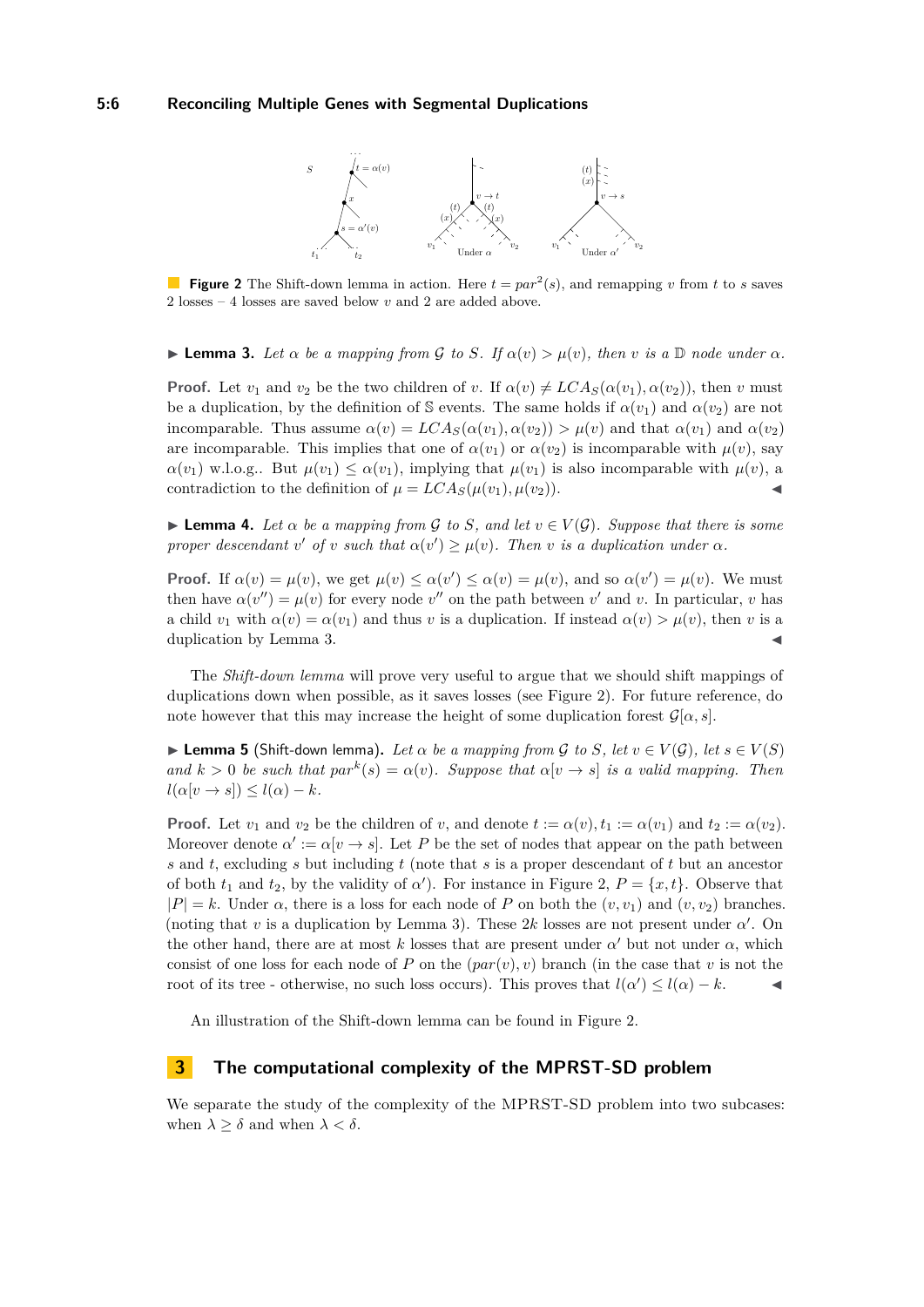# **3.1** The case of  $\lambda > \delta$ .

The following theorem states that, when  $\lambda \geq \delta$ , the MPR (ie the LCA-mapping) is a solution to the MPRST-SD problem.

**► Theorem 6.** Let G and S be an instance of MPRST-SD, and suppose that  $\lambda \geq \delta$ , Then *the LCA-mapping*  $\mu$  *is a reconciliation of minimum cost for* G and S. Moreover if  $\lambda > \delta$ ,  $\mu$ *is the unique reconciliation of minimum cost.*

**Proof.** Let  $\alpha$  be a mapping of  $\mathcal{G}$  into *S* of minimum cost. Let  $v \in V(\mathcal{G})$  be a minimal node of G with the property that  $\alpha(v) \neq \mu(v)$  (i.e. all proper descendants *v'* of *v* satisfy  $\alpha(v) = \mu(v)$ . Note that *v* must exists since, for every leaf  $l \in \mathcal{L}(\mathcal{G})$ , we have  $\alpha(l) = \mu(l)$ . Because  $\alpha(v) \geq \mu(v)$ , it follows that  $\alpha(v) > \mu(v)$ . Denote  $s = \mu(v)$  and  $t = \alpha(v)$ . Then there is some  $k \geq 1$  such that  $t = par^k(s)$ . Consider the mapping  $\alpha' = \alpha[v \to s]$ . This possibly increases the sum of duplications by 1, so that  $\hat{d}(\alpha') \leq \hat{d}(\alpha) + 1$ . But by the Shift-down lemma,  $l(\alpha') \leq l(\alpha) - 1$ . Thus we have at most one duplication but save at least one loss.

If  $\lambda > \delta$ , this contradicts the optimality of  $\alpha$ , implying that *v* cannot exist and thus that  $\alpha = \mu$ . This proves the uniqueness of  $\mu$  in this case.

If  $\delta = \lambda$ , then  $\delta \hat{d}(\alpha') + \lambda l(\alpha') \leq \delta \hat{d}(\alpha) + \lambda l(\alpha)$ . By applying the above transformation successively on the minimal nodes  $v$  that are not mapped to  $\mu(v)$ , we eventually reach the LCA-mapping  $\mu$  with an equal or better cost than  $\alpha$ .

# **3.2** The case of  $\delta > \lambda$ .

We show that, in contrast with the  $\lambda \geq \delta$  case, the MPRST-SD problem is NP-hard when  $\delta > \lambda$  and the costs are given as part of the input. More specifically, we show that the problem is NP-hard when one only wants to minimize the sum of duplication heights, i.e.  $\lambda = 0$ . Note that if  $\lambda > 0$  but is small enough, the effect will be the same and the hardness result also holds – for instance, putting  $\delta = 1$  and say  $\lambda < \frac{1}{2|V(\mathcal{G})||V(\mathcal{S})|}$  ensures that even if a maximum number of losses appears on every branch of  $\mathcal{G}$ , it does not even amount to the cost of one duplication. The hardness proof is quite technical, and we refer the interested reader to the Appendix of the arXiv version of the paper (<https://arxiv.org/abs/1806.03988>) for the details.

We briefly outline the main ideas of the reduction. The reduction is from the Vertex Cover problem, where we are given a graph *G* and must find a subset of vertices  $V' \subseteq V(G)$ of minimum size such that each edge has at least one endpoint in  $V'$ . The species tree S and the forest G are constructed so that, for each vertex  $v_i \in V(G)$ , there is a gene tree  $A_i$  in G with a long path of duplications, all of which could either be mapped to a species called *y<sup>i</sup>* or another species  $z_i$ . We make it so that mapping to  $y_i$  introduces one more duplication than mapping to  $z_i$ , hence we have to "pay" for each  $y_i$ . We also have a gene tree  $C_h$  in G for each edge  $e_h \in E(G)$ , with say  $v_i$  and  $v_j$  being the endpoints of  $e_h$ . In  $C_h$ , there is a large set of duplications  $D$  under the LCA-mapping  $\mu$ . We make it so that if we either mapped the duplications in  $A_i$  or  $A_j$  to  $y_i$  or  $y_j$ , respectively, then we may map all the  $D$ nodes to  $y_i$  or  $y_j$  without adding more duplications. However if we did not choose  $y_i$  nor  $y_j$ , then it will not be possible to remap the  $D$  nodes without incurring a large duplication cost. Therefore, the goal becomes to choose a minimum number of  $y_i$ 's from the  $A_i$  trees so that for each edge  $e_h = \{v_i, v_j\}$ , one of  $y_i$  or  $y_j$  is chosen for the tree  $C_h$ . This establishes the correspondence with the vertex cover instance.

**If Theorem 7.** *The* MPRST-SD *problem is NP-hard for*  $\lambda = 0$  *and for given*  $\delta > \lambda$ *.*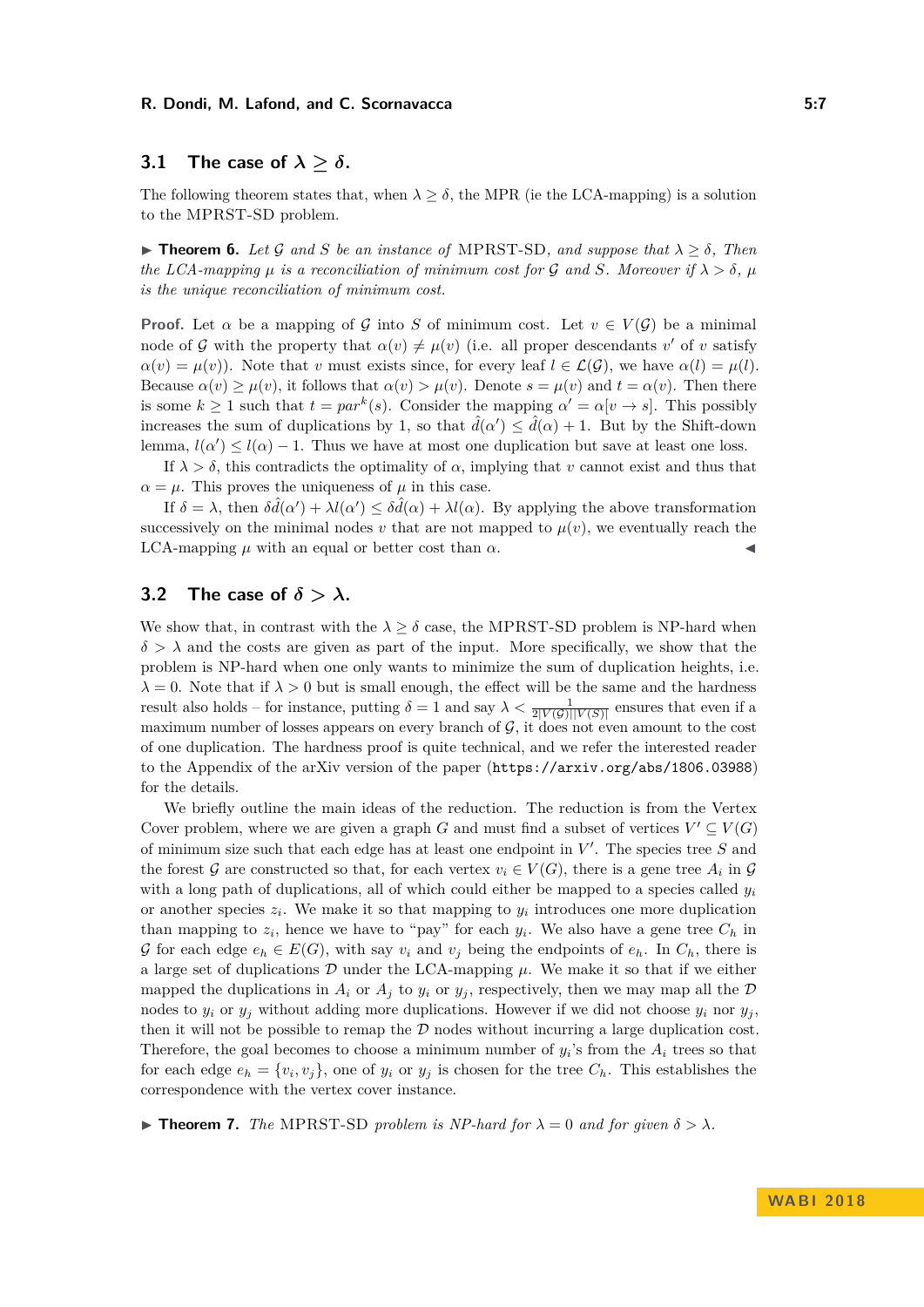### **5:8 Reconciling Multiple Genes with Segmental Duplications**

<span id="page-7-0"></span>

**Figure 3** The construction of *S'* and *T* from *S* and the set of gene trees  $G_1, \ldots, G_k$  (here  $k = 3$ ). The black squares indicate the path of  $k-1$  duplications that must be mapped to  $r(S')$ .

The above hardness supposes that  $\delta$  and  $\lambda$  can be arbitrarily far apart. This leaves open the question of whether MPRST-SD is NP-hard when  $\delta$  and  $\lambda$  are fixed constants – in particular when  $\delta = 1 + \epsilon$  and  $\lambda = 1$ , where  $\epsilon < 1$  is some very small constant. We end this section by showing that the above hardness result persists even if only one gene tree is given. The idea is to reduce from the MPRST-SD show hard just above. Given a species tree *S* and a gene forest  $\mathcal{G}$ , we make  $\mathcal{G}$  a single tree by incorporating a large number of speciations (under  $\mu$ ) above the root of each tree of G (modifying S accordingly), then successively joining the roots of two trees of  $\mathcal G$  under a common parent until  $\mathcal G$  has only one tree.

**Find 1.** The MPRST-SD problem is NP-hard for  $\lambda = 0$  and for given  $\delta > \lambda$ , even if *only one gene tree is given as input.*

**Proof.** We reduce from the MPRST-SD problem in which multiple trees are given. We assume that  $\delta = 1$  and  $\lambda = 0$  and only consider duplications – we use the same argument as before to justify that the problem is NP-hard for very small  $\lambda$ . Let *S* be the given species tree and  $\mathcal G$  be the given gene forest. As we are working with the decision version of MPRST-SD, assume we are given an integer *t* and asked whether  $cost^{SD}(G, S, \alpha) \leq t$  for some  $\alpha$ . Denote  $n = |\mathcal{L}(\mathcal{G})|$  and let  $G_1, \ldots, G_k$  be the  $k > 1$  trees of  $\mathcal{G}$ . We construct a corresponding instance of a species tree  $S'$  and a single gene tree  $T$  as follows (the construction is illustrated in Figure [3\)](#page-7-0). Let S' be a species tree obtained by adding  $2(t + k)$  nodes "above" the root of *S*. More precisely, first let *C* be a caterpillar with  $2(t + k)$  internal nodes. Let *l* be a deepest leaf of *C*. Obtain  $S'$  by replacing *l* by the root of *S*. Then, obtain the gene tree *T* by taking *k* copies  $C_1, \ldots, C_k$  of *C*, and for each leaf *l'* of each  $C_i$  other than *l*, put  $s(l')$  as the corresponding leaf in *S*<sup> $\prime$ </sup>. Then for each  $i \in [k]$ , replace the *l* leaf of  $C_i$  by the tree  $G_i$  (we keep the leaf mapping *s* of  $G_i$ ), resulting in a tree we call  $T_i$ . Finally, let  $T'$  be a caterpillar with *k* leaves  $h_1, \ldots, h_k$ , and replace each  $h_i$  by the  $T_i$  tree. The resulting tree is  $T$ . We show that  $cost(\mathcal{G}, S, \alpha) \leq t$  for some  $\alpha$  if and only if  $cost(T, S', \alpha') \leq t + k - 1$  for some  $\alpha'$ .

Notice the following: in any mapping  $\alpha$  of *T*, the  $k-1$  internal nodes of the *T*' caterpillar must be duplications mapped to  $r(S')$ , so that  $h_{\alpha}(r(S')) \geq k-1$ . Also note that under the LCA mapping  $\mu$  for *T* and *S*<sup>'</sup>, the only duplications other than those  $k-1$  mentioned above occur in the  $G_i$  subtrees. The  $(\Rightarrow)$  is then easy to see: given  $\alpha$  such that  $cost(\mathcal{G}, S, \alpha) \leq t$ , we set  $\alpha'(v) = \alpha(v)$  for every node *v* of *T* that is also in  $\mathcal G$  (namely the nodes of  $G_1, \ldots, G_k$ ), and set  $\alpha'(v) = \mu(v)$  for every other node. This achieves a cost of  $t + k - 1$ .

As for the  $(\Leftarrow)$  direction, suppose that  $cost^{SD}(T', S', \alpha') \leq t + k - 1$  for some mapping  $\alpha'$ . Observe that under the LCA-mapping in *T*, each root of each  $G_i$  subtree has a path of  $2(t + k)$  speciations in its ancestors. If any node in a  $G_i$  subtree of T is mapped to  $r(S')$ , then all these speciations become duplications (by Lemma [4\)](#page-5-2), which would contradict  $cost^{SD}(T', S', \alpha') \leq t + k - 1$ . We may thus assume that no node belonging to a  $G_i$  subtree is mapped to  $r(S')$ . Since  $h_{\alpha'}(r(S')) \geq k-1$ , this implies that the restriction of  $\alpha'$  to the  $G_i$ subtrees has cost at most *t*.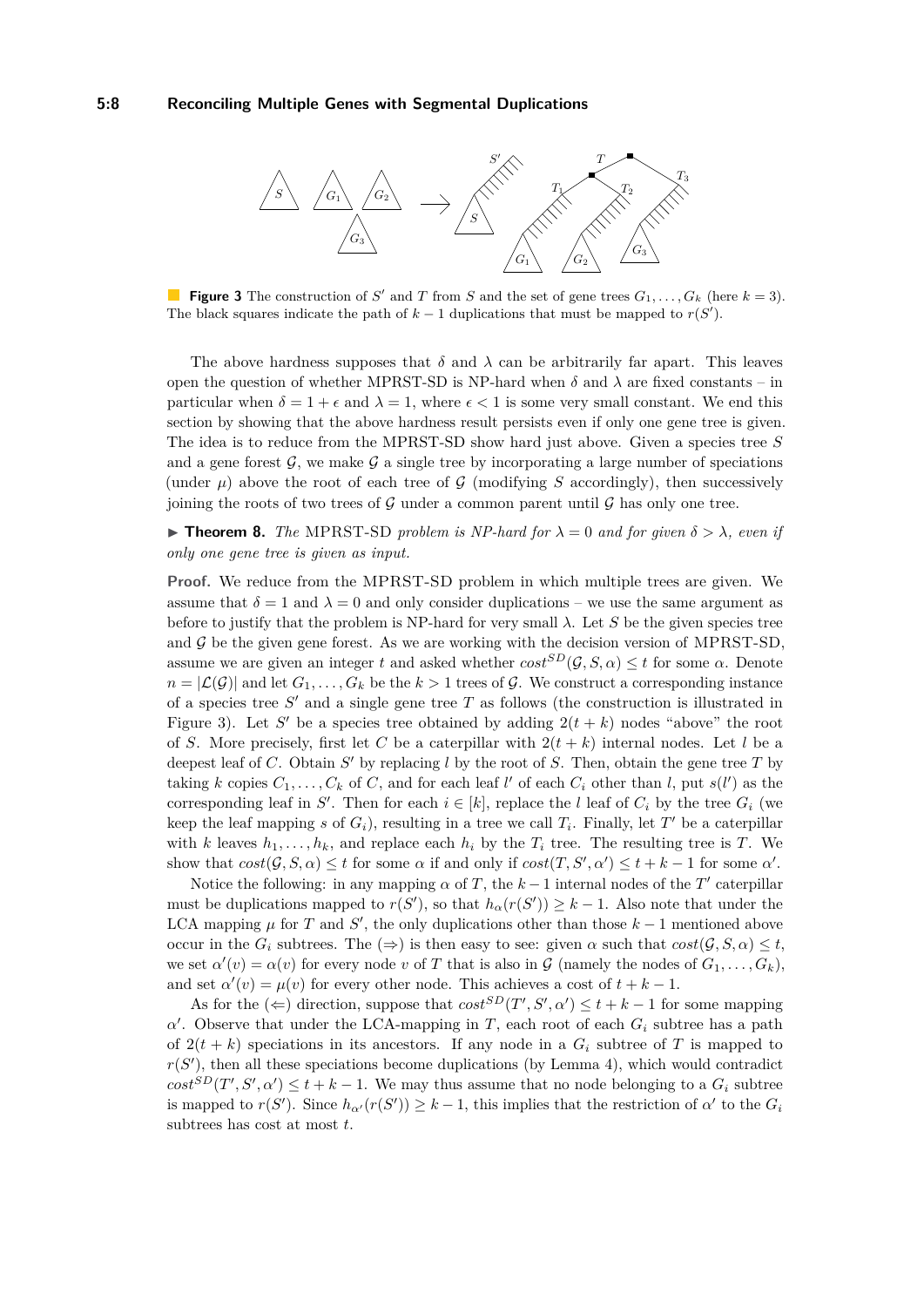More formally, consider the mapping  $\alpha''$  from G to S' in which we put  $\alpha''(v) = \alpha'(v)$  for all  $v \in V(G)$ . Then  $cost^{SD}(G, S', \alpha'') \leq cost^{SD}(T, S', \alpha') - (k-1) \leq t$ , because  $\alpha''$  does not contain the top  $k-1$  duplications of  $\alpha'$ , and cannot introduce longer duplication paths than in  $\alpha'$ .

We are not done, however, since  $\alpha''$  is a mapping from  $\mathcal G$  to  $S'$ , and not from  $\mathcal G$  to  $S$ . Consider the set  $Q \subseteq V(G)$  of nodes *v* of G such that  $\alpha''(v) \in \overline{V(S)} := V(S') \setminus V(S)$ . We will remap every such node to  $r(S)$  and show that this cannot increase the cost. Observe that if  $v \in Q$ , then every ancestor of *v* in G is also in Q. Also, every node in Q is a duplication (by invoking Lemma [3\)](#page-5-0).

Consider the mapping  $\alpha^*$  from  $\mathcal G$  to  $S'$  in which we put  $\alpha^*(v) = \alpha''(v)$  for all  $v \notin Q$ , and  $\alpha^*(v) = r(S)$  for all  $v \in Q$ . It is not difficult to see that  $\alpha^*$  is valid.

Now,  $h_{\alpha^*}(s) = 0$  for all  $s \in \overline{V(S)}$  and  $h_{\alpha^*}(s) = h_{\alpha^{\prime\prime}}(s)$  for all  $s \in V(S) \setminus \{r(S)\}\)$ . Moreover, the height of the  $r(S)$  duplications under  $\alpha^*$  cannot be more than the height of the forest induced by *Q* and the duplications mapped to  $r(S)$  under  $\alpha''$ . In other words,

$$
h_{\alpha^*}(r(S)) \leq \max_{G_i} (h_{\alpha''}(r(S)) + \sum_{s' \in \overline{V(S)}} h(G_i[\alpha'', s']) )
$$
  

$$
= h_{\alpha''}(r(S)) + \max_{G_i} (\sum_{s' \in \overline{V(S)}} h(G_i[\alpha'', s']) )
$$
  

$$
\leq h_{\alpha''}(r(S)) + \sum_{s' \in \overline{V(S)}} \max_{G_i} (h(G_i[\alpha'', s']) )
$$
  

$$
= h_{\alpha''}(r(S)) + \sum_{s' \in \overline{V(S)}} h(\mathcal{G}[\alpha'', s'])
$$
  

$$
= h_{\alpha''}(r(S)) + \sum_{s' \in \overline{V(S)}} h_{\alpha''}(s')
$$

Therefore, the sum of duplication heights cannot have increased. Finally, because *α* ∗ is a mapping from G to S, we deduce that  $cost^{SD}(G, S, \alpha^*) \leq cost^{SD}(G, S', \alpha'') \leq t$ , as  $\blacksquare$  desired.

## **4 An FPT algorithm**

In this section, we show that for costs  $\delta > \lambda$  and a parameter  $d > 0$ , if there is an optimal reconciliation *α* of cost  $cost^{SD}(G, S)$  satisfying  $\hat{d}(\alpha) \leq d$ , then *α* can be found in time  $O(\lceil \frac{\delta}{\lambda} \rceil^d \cdot n \cdot \frac{\delta}{\lambda}).$ 

In what follows, we allow mappings to be partially defined, and we use the ⊥ symbol to indicate undetermined mappings. The idea is to start from a mapping in which every internal node is undetermined, and gradually determine those in a bottom-up fashion. We need an additional set of definitions. We will assume that  $\delta > \lambda > 0$  (although the algorithm described in this section can solve the  $\lambda = 0$  case by setting  $\lambda$  to a very small value).

We say that the mapping  $\alpha : V(\mathcal{G}) \to V(S) \cup \{\perp\}$  is a *partial mapping* if  $\alpha(l) = s(l)$ for every leaf  $l \in \mathcal{L}(\mathcal{G})$ , and it holds that whenever  $\alpha(v) \neq \bot$ , we have  $\alpha(v') \neq \bot$  for every descendant *v'* of *v*. That is, if a node is determined, then all its descendants also are. This also implies that every ancestor of a ⊥-node is also a ⊥-node. A node  $v \in V(\mathcal{G})$  is a *minimal*  $\perp$ *-node* (under  $\alpha$ ) if  $\alpha(v) = \perp$  and  $\alpha(v') \neq \perp$  for each child *v*' of *v*. If  $\alpha(v) \neq \perp$  for every  $v \in V(G)$ , then  $\alpha$  is called *complete*. Note that if  $\alpha$  is partial and  $\alpha(v) \neq \bot$ , one can already determine whether  $v$  is an  $S$  or a  $D$  node, and hence we may say that  $v$  is a speciation or a duplication under *α*. Also note that the definitions of  $\hat{d}(\alpha)$ ,  $l(\alpha)$  and  $h_{\alpha}(s)$  extend naturally to a partial mapping  $\alpha$  by considering the forest induced by the nodes not mapped to  $\bot$ .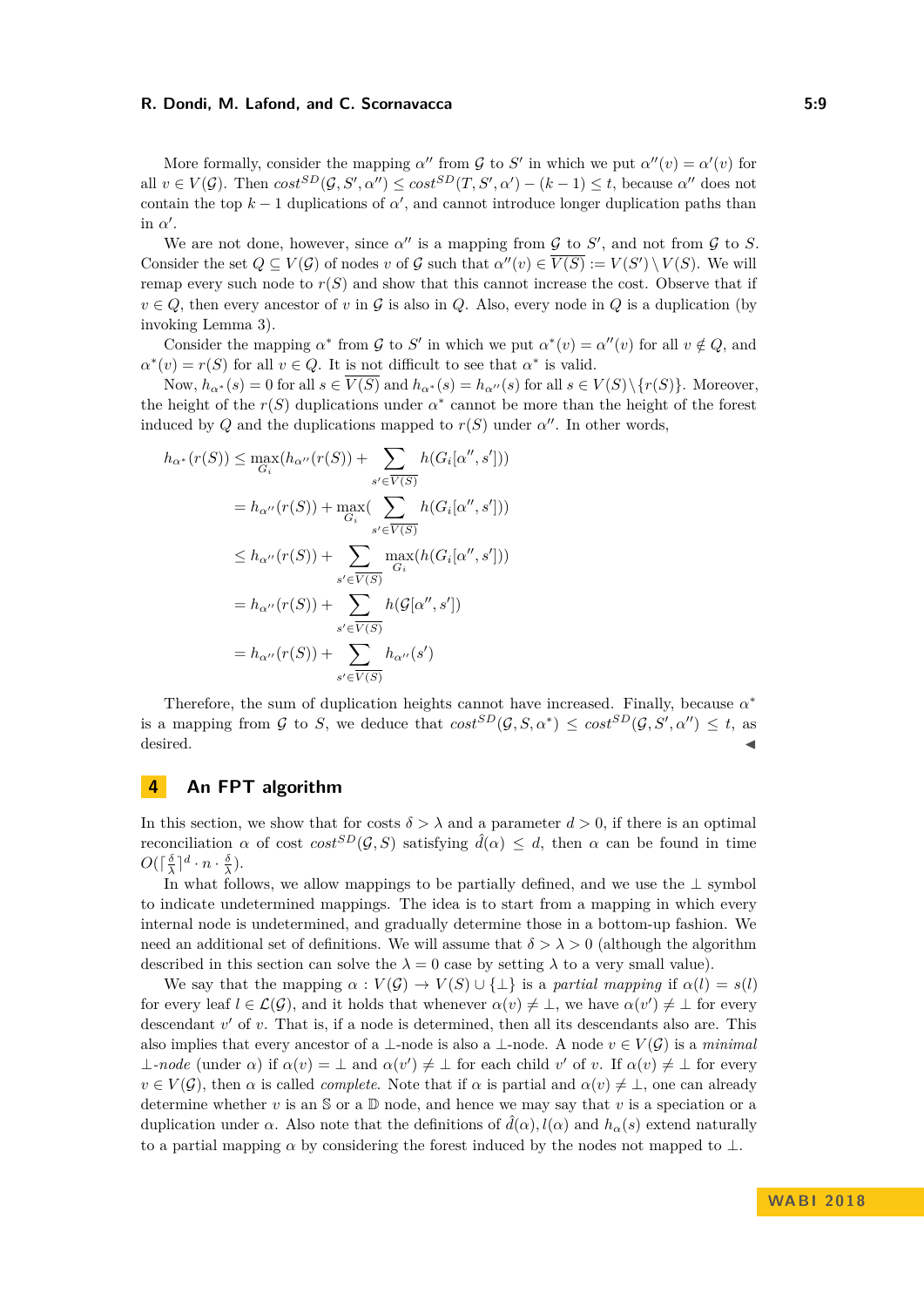## **5:10 Reconciling Multiple Genes with Segmental Duplications**

If  $\alpha$  is a partial mapping, we call  $\alpha'$  a *completion* of  $\alpha$  if  $\alpha'$  is complete, and  $\alpha(v) = \alpha'(v)$ whenever  $\alpha(v) \neq \perp$ . Note that such a completion always exists, as in particular one can map every  $\perp$ -node to the root of *S* (such a mapping must be valid, since all ancestors of a ⊥-node are also ⊥-nodes, which ensures that  $r(S) = \alpha'(v) \geq \alpha'(v')$  for every descendant *v*' of a newly mapped  $\perp$ -node *v*). We say that *α*' is an *optimal completion of*  $\alpha$  if  $cost^{SD}(\alpha')$  is minimum among every possible completion of  $\alpha$ . For a minimal  $\perp$ -node *v* with children  $v_1$ and  $v_2$ , we denote  $\mu_\alpha(v) = LCA_S(\alpha(v_1), \alpha(v_2))$ , i.e. the lowest species of *S* to which *v* can possibly be mapped to in any completion of *α*. Observe that  $\mu_{\alpha}(v) \geq \mu(v)$ . Moreover, if *v* is a minimal  $\perp$ -node, then in any completion  $\alpha'$  of  $\alpha$ ,  $\alpha'[v \to \mu_\alpha(v)]$  is a valid mapping. A minimal ⊥-node *v* is called a *lowest minimal* ⊥*-node* if, for every minimal ⊥-node *w* distinct from *v*, either  $\mu_{\alpha}(v) \leq \mu_{\alpha}(w)$  or  $\mu_{\alpha}(v)$  and  $\mu_{\alpha}(w)$  are incomparable.

The following Lemma forms the basis of our FPT algorithm, as it allows us to bound the possible mappings of a minimal ⊥-node.

<span id="page-9-2"></span> $▶$  **Lemma 9.** *Let*  $α$  *be a partial mapping and let*  $v$  *be a minimal* ⊥*-node. Then for any optimal completion*  $\alpha^*$  *of*  $\alpha$ *,*  $\alpha^*(v) \leq par^{\lceil \delta/\lambda \rceil}(\mu_\alpha(v)).$ 

**Proof.** Let  $\alpha^*$  be an optimal completion of  $\alpha$  and let  $\alpha' := \alpha^*[v \to \mu_\alpha(v)]$ . Note that  $\hat{d}(\alpha') \leq \hat{d}(\alpha^*) + 1$ . Now suppose that  $\alpha^*(v) > par^{[\delta/\lambda]}(\mu_\alpha(v))$ . Then by the Shift-down lemma,  $l(\alpha^*) - l(\alpha') > [\delta/\lambda] \ge \delta/\lambda$ . Thus  $cost^{SD}(\alpha^*) - cost^{SD}(\alpha') > -\delta + \lambda(\delta/\lambda) = 0$ . This contradicts the optimality of *α* ∗ . J

A node  $v \in V(G)$  is a *required duplication* (under  $\alpha$ ) if, in any completion  $\alpha'$  of  $\alpha$ , *v* is a duplication under  $\alpha'$ . We first show that required duplications are easy to find.

<span id="page-9-1"></span> $\blacktriangleright$  **Lemma 10.** *Let v be a minimal* ⊥*-node under*  $\alpha$ *, and let*  $v_1$  *and*  $v_2$  *be its two children. Then v is a required duplication under*  $\alpha$  *if and only if*  $\alpha(v_1) \geq \mu(v)$  *or*  $\alpha(v_2) \geq \mu(v)$ *.* 

**Proof.** Suppose that  $\alpha(v_1) \geq \mu(v)$ , and let  $\alpha'$  be a completion of  $\alpha$ . If  $\alpha'(v) = \alpha'(v_1)$ , then *v* is a duplication by definition. Otherwise,  $\alpha'(v) > \alpha'(v_1) = \alpha(v_1) \geq \mu(v)$ , and *v* is a duplication by Lemma [3.](#page-5-0) The case when  $\alpha(v_2) \geq \mu(v)$  is identical.

Conversely, suppose that  $\alpha(v_1) < \mu(v)$  and  $\alpha(v_2) < \mu(v)$ . Then  $\alpha(v_1)$  and  $\alpha(v_2)$  must be incomparable descendants of  $\mu(v)$  (because otherwise if e.g.  $\alpha(v_1) \leq \alpha(v_2)$ , then we would have  $\mu(v) = LCA_S(\mu(v_1), \mu(v_2)) \leq LCA_S(\alpha(v_1), \alpha(v_2)) = \alpha(v_2)$ , whereas we are assuming that  $\alpha(v_2) < \mu(v)$ ). Take any completion  $\alpha'$  of  $\alpha$  such that  $\alpha'(v) = \mu(v)$ . To see that *v* is a speciation under *α*', it remains to argue that  $\alpha'(v) = \mu(v) = LCA_S(\alpha(v_1), \alpha(v_2))$ . Since  $\mu(v)$  is an ancestor of both  $\alpha(v_1)$  and  $\alpha(v_2)$ , we have  $LCA_S(\alpha(v_1), \alpha(v_2)) \leq \mu(v)$ . We also have  $\mu(v) = LCA_S(\mu(v_1), \mu(v_2)) \leq LCA_S(\alpha(v_1), \alpha(v_2))$ , and equality follows.

Lemma [11](#page-9-0) and Lemma [12](#page-10-0) allow us to find minimal ⊥-nodes of G that are the easiest to deal with, as their mapping in an optimal completion can be determined with certainty.

<span id="page-9-0"></span>I **Lemma 11.** *Let v be a minimal* ⊥*-node under α. If v is not a required duplication under*  $\alpha$ , then  $\alpha^*(v) = \mu_\alpha(v)$  for any optimal completion  $\alpha^*$  of  $\alpha$ .

**Proof.** Let  $v_1, v_2$  be the children of *v*, and let  $\alpha^*$  be an optimal completion of  $\alpha$ . Since *v* is not a required duplication, by Lemma [10](#page-9-1) we have  $\alpha(v_1) < \mu(v)$  and  $\alpha(v_2) < \mu(v)$  and, as argued in the proof of Lemma [10,](#page-9-1)  $\alpha(v_1)$  and  $\alpha(v_2)$  are incomparable. We thus have that  $\mu_{\alpha}(v) = \mu(v)$ . Then  $\alpha^*[v \to \mu(v)]$  is a valid mapping, and v is a speciation under this mapping. Hence  $\hat{d}(\alpha^*[\nu \to \mu(\nu)]) \leq \hat{d}(\alpha^*)$ . Then by the Shift-down lemma, this new mapping has fewer losses, and thus attains a lower cost than *α* ∗ . John J. J. J. J. J.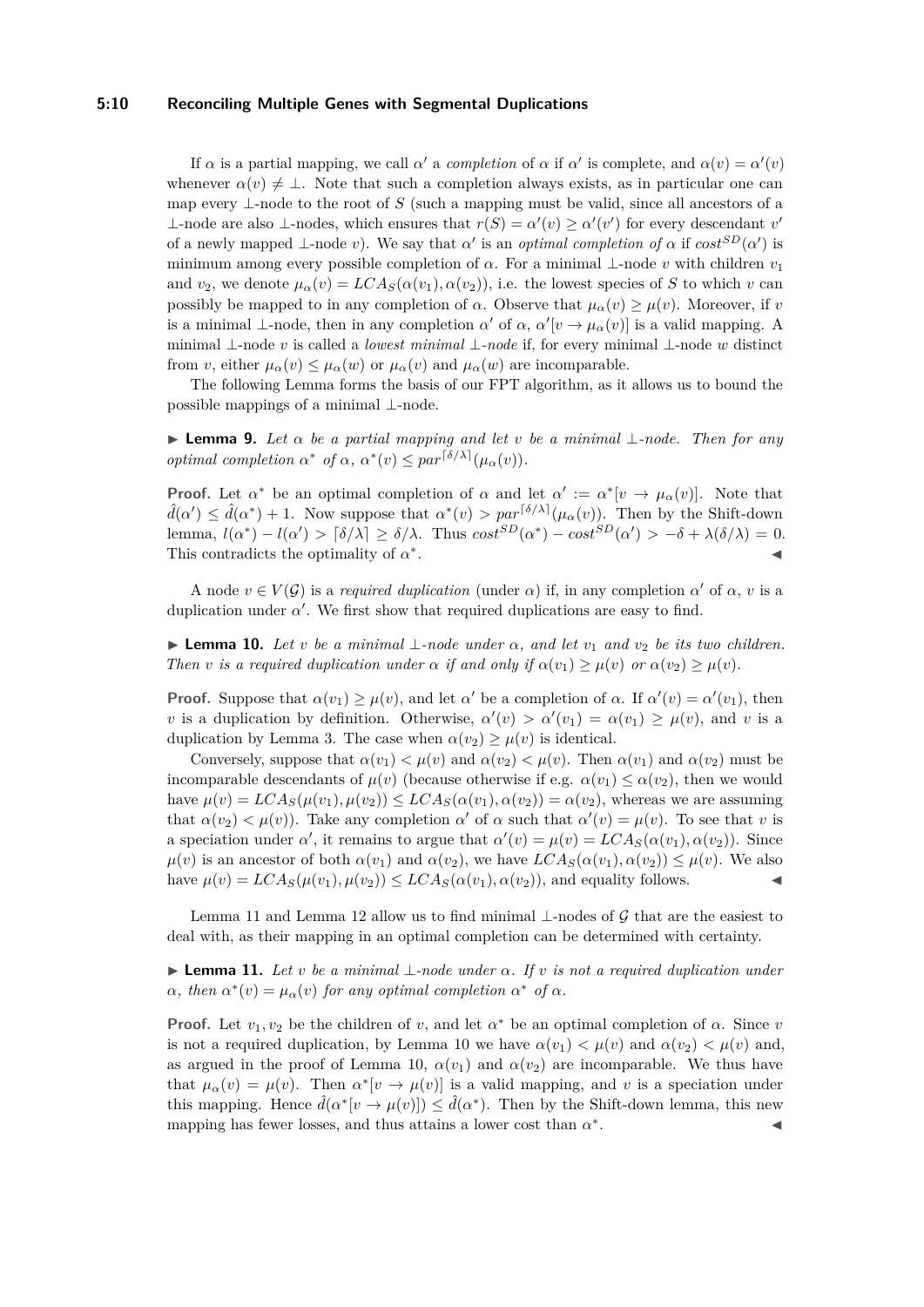<span id="page-10-0"></span>**► Lemma 12.** Let *v* be a minimal  $\bot$ -node under  $\alpha$ , and let  $\alpha_v := \alpha[v \to \mu_\alpha(v)]$ . If  $\hat{d}(\alpha) = \hat{d}(\alpha_v)$ , then  $\alpha^*(v) = \mu_\alpha(v)$  for any optimal completion  $\alpha^*$  of  $\alpha$ .

**Proof.** Let  $\alpha^*$  be an optimal completion of  $\alpha$ . Denote  $s := \mu_\alpha(v)$ , and assume that  $\alpha^*(v) > s$ (as otherwise, we are done). Let  $\alpha' = \alpha^* |v \to s|$ . We have that  $l(\alpha') < l(\alpha^*)$  by the Shiftdown lemma. To prove the Lemma, we then show that  $\hat{d}(\alpha') \leq \hat{d}(\alpha^*)$ . Suppose otherwise that  $\hat{d}(\alpha') > \hat{d}(\alpha^*)$ . As only *v* changed mapping to *s* to go from  $\alpha^*$  to  $\alpha'$ , this implies that  $h_{\alpha}(s) > h_{\alpha^*}(s)$  because of *v*. Since under  $\alpha^*$ , no ancestor of *v* is mapped to *s*, it must be that under  $\alpha'$ , *v* is the root of a subtree *T* of height  $h_{\alpha'}(s)$  of duplications in *s*. Since *T* contains only descendants of *v*, it must also be that  $h_{\alpha_v}(s) = h_{\alpha'}(s)$  (here  $\alpha_v$  is the mapping defined in the Lemma statement). As we are assuming that  $h_{\alpha}(s) > h_{\alpha^*}(s)$ , we get  $h_{\alpha_v}(s) > h_{\alpha^*}(s)$ . This is a contradiction, since  $h_{\alpha^*}(s) \ge h_{\alpha}(s) = h_{\alpha_v}(s)$  (the left inequality because  $\alpha^*$  is a completion of  $\alpha$ , and the right equality by the choice of  $\alpha_v$ ). Then  $l(\alpha') < l(\alpha^*)$  and  $\hat{d}(\alpha') \leq \hat{d}(\alpha^*)$  contradicts the fact that  $\alpha^*$  is optimal.

We say that a minimal  $\perp$ -node  $v \in V(G)$  is *easy* (under  $\alpha$ ) if *v* falls into one of the cases described by Lemma [11](#page-9-0) or Lemma [12.](#page-10-0) Formally, *v* is easy if either *v* is a speciation mapped to  $\mu_{\alpha}(v)$  under any optimal completion of  $\alpha$  (Lemma [11\)](#page-9-0), or  $d(\alpha) = d(\alpha[v \to \mu_{\alpha}(v)])$ (Lemma [12\)](#page-10-0). Our strategy will be to "clean-up" the easy nodes, meaning that we map them to  $\mu_{\alpha}(v)$  as prescribed above, and then handle the remaining non-easy nodes by branching over the possibilities. We say that a partial mapping  $\alpha$  is *clean* if every minimal ⊥-node *v* satisfies the two following conditions:

- **[C1]** *v* is not easy;
- **[C2]** for all duplication nodes *w* (under  $\alpha$  with  $\alpha(w) \neq \bot$ ), either  $\alpha(w) \leq \mu_{\alpha}(v)$  or  $\alpha(w)$  is incomparable with  $\mu_{\alpha}(v)$ .

Roughly speaking, C2 says that all further duplications that may "appear" in a completion of  $\alpha$  will be mapped to nodes "above" the current duplications in  $\alpha$ . The purpose of C2 is to allow us to create duplication nodes with mappings from the bottom of *S* to the top. Our goal will be to build our  $\alpha$  mapping in a bottom-up fashion in G whilst maintaining this condition. The next lemma states that if  $\alpha$  is clean and some *lowest* minimal ⊥-node *v* gets mapped to species *s*, then *v* brings with it every minimal  $\perp$ -node that can be mapped to *s*.

<span id="page-10-1"></span>**Example 13.** Suppose that  $\alpha$  is a clean partial mapping, and let  $\alpha^*$  be an optimal completion *of*  $\alpha$ *. Let v be a lowest minimal*  $\bot$ *-node under*  $\alpha$ *, and let*  $s := \alpha^*(v)$ *. Then for every minimal*  $\perp$ -node *w* such that  $\mu_{\alpha}(w) \leq s$ , we have  $\alpha^*(w) = s$ .

**Proof.** Denote  $\alpha' := \alpha[v \to s]$ . Suppose first that  $s = \mu_\alpha(v)$ . Note that since  $\alpha$  is clean, *v* is not easy, which implies that  $h_{\alpha}(s) = h_{\alpha}(s) + 1$ . Since *v* is a lowest minimal ⊥-node, if *w* is a minimal  $\perp$ -node such that  $\mu_\alpha(w) \leq s$ , we must have  $\mu_\alpha(w) = s$ , as otherwise *v* would not have the 'lowest' property. Moreover, because *v* and *w* are both minimal ⊥-nodes under the partial mapping  $\alpha$ , one cannot be the ancestor of the other and so *v* and *w* are incomparable. This implies that mapping *w* to *s* under  $\alpha'$  cannot further increase  $h_{\alpha'}(s)$ (because we already increased it by 1 when mapping *v* to *s*). Thus  $\hat{d}(\alpha') = \hat{d}(\alpha'[w \to s])$ , and *w* is easy under *α*' and must be mapped to *s* by Lemma [12.](#page-10-0) This proves the  $\alpha^*(v) = \mu_\alpha(s)$ case.

Now assume that  $s > \mu_\alpha(v)$ , and let *w* be a minimal ⊥-node with  $\mu_\alpha(w) \leq s$ . Let us denote  $s' := \alpha^*(w)$ . If  $s' = s$ , then we are done. Suppose that  $s' < s$ , noting that  $h_{\alpha^*}(s') > 0$ (because *w* must be a duplication node, due to  $\alpha$  being clean). If  $s' = \mu_\alpha(v)$ , then *w* is also a lowest minimal ⊥-node. In this case, using the arguments from the previous paragraph and swapping the roles of *v* and *w*, one can see that *v* is easy in  $\alpha[w \to s']$  and must be mapped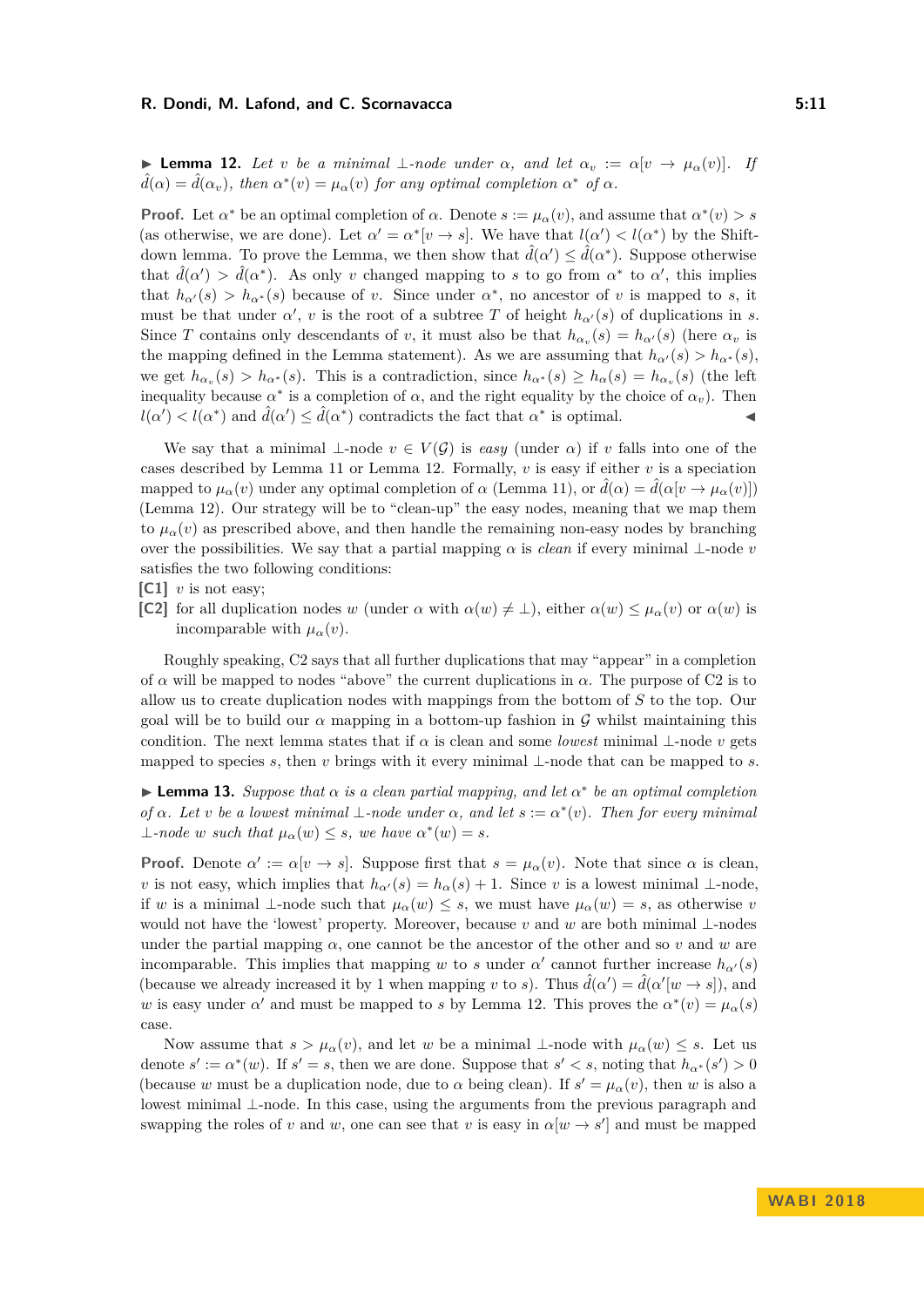### **5:12 Reconciling Multiple Genes with Segmental Duplications**

<span id="page-11-0"></span>

**Figure 4** An illustration of one pass through the algorithm. The species tree *S* is left and G has two trees (middle) and has partial mapping *α* (labels are the lowercase of the species). Here *α* is in a clean state, and the algorithm will pick a lowest minimal ⊥-node (white circle) and try to map it to, say, *H*. The forest on the right is the state of  $\alpha$  after applying this and cleaning up.

to  $s' < s$ , a contradiction. Thus assume  $s' > \mu_\alpha(v)$ . Under  $\alpha^*$ , for each child *v'* of *v*, we have  $\alpha^*(v') \leq \mu_\alpha(v) < s'$ , and for each ancestor  $v''$  of *v*, we have  $\alpha^*(v'') \geq \alpha^*(v) = s > s'$ . Therefore, by remapping  $v$  to  $s'$ ,  $v$  is the only duplication mapped to  $s'$  among its ancestors and descendants. In other words, because  $h_{\alpha^*}(s') > 0$ , we have  $\hat{d}(\alpha^* [v \to s']) \leq \hat{d}(\alpha^*)$ . Moreover by the Shift-down lemma,  $l(\alpha^* | v \to s') < l(\alpha^*)$ , which contradicts the optimality of  $\alpha^*$ .

The remaining case is  $s' > s$ . Note that  $h_{\alpha^*}(s) > 0$  (because *v* must be a duplication node, due to  $\alpha$  being clean). Since it holds that *v* is a minimal ⊥-node, that  $\alpha$  is clean and that  $s > \mu_\alpha(v)$ , it must be the case that  $\alpha$  has no duplication mapped to *s* (by the second property of cleanness). In particular, *w* has no descendant that is a duplication mapped to *s* under  $\alpha$  (and hence under  $\alpha^*$ ). Moreover, as  $s' = \alpha^*(w) > s$ , w has no ancestor that is a duplication mapped to *s*. Thus  $\hat{d}(\alpha^* | w \to s) \leq \hat{d}(\alpha^*)$ , and the Shift-down lemma contradicts the optimality of  $\alpha^*$ . This concludes the proof.

We are finally ready to describe our algorithm. We start from a partial mapping  $\alpha$  with  $\alpha(v) = \bot$  for every internal node *v* of G. We gradually "fill-up" the  $\bot$ -nodes of  $\alpha$  in a bottom-up fashion, maintaining a clean mapping at each step and ensuring that each decision leads to an optimal completion  $\alpha^*$ . To do this, we pick a lowest minimal  $\bot$ -node *v*, and "guess"  $\alpha^*(v)$  among the  $\lceil \delta/\lambda \rceil$  possibilities. This increases some  $h_\alpha(s)$  by 1. For each such guess *s*, we use Lemma [13](#page-10-1) to map the appropriate minimal ⊥-nodes to *s*, then take care of the easy nodes to obtain another clean mapping. We repeat until we have either found a complete mapping or we have a duplication height higher than *d*. An illustration of a pass through the algorithm is shown in Figure [4.](#page-11-0)

Notice that the algorithm assumes that it receives a clean partial mapping *α*. In particular, the initial mapping  $\alpha$  that we pass to the first call should satisfy the two properties of cleanness. To achieve this, we start with a partial mapping  $\alpha$  in which every internal node is a ⊥node. Then, while there is a minimal ⊥-node *v* that is not a required duplication, we set  $\alpha(v) = \mu_{\alpha}(v)$ , which makes *v* a speciation. It is straightforward to see that the resulting  $\alpha$  is clean: C1 is satisfied because we cannot make any more minimal ⊥-nodes become speciations, and we cannot create any duplication node without increasing  $cost^{SD}$  because  $\alpha$  has no duplication. C2 is met because there are no duplications at all.

See below for the proof of correctness. The complexity follows from the fact that the algorithm creates a search tree of degree  $\lceil \delta / \lambda \rceil$  of depth at most *d*. The main technicality is to show that the algorithm maintains a clean mapping before each recursive call<sup>[2](#page-11-1)</sup>.

<span id="page-11-1"></span><sup>&</sup>lt;sup>2</sup> There is a subtlety to consider here. What we have shown is that if there exists a mapping  $\alpha$  of minimum cost  $cost^{SD}(\mathcal{G}, S)$  with  $\hat{d}(\alpha) \leq d$ , then the algorithm finds it. It might be that a reconciliation *α* satisfying  $\hat{d}(\alpha) \leq d$  exists, but that the algorithm returns no solution. This can happen in the case that  $\alpha$  is not of cost  $cost^{SD}(\mathcal{G}, S)$ .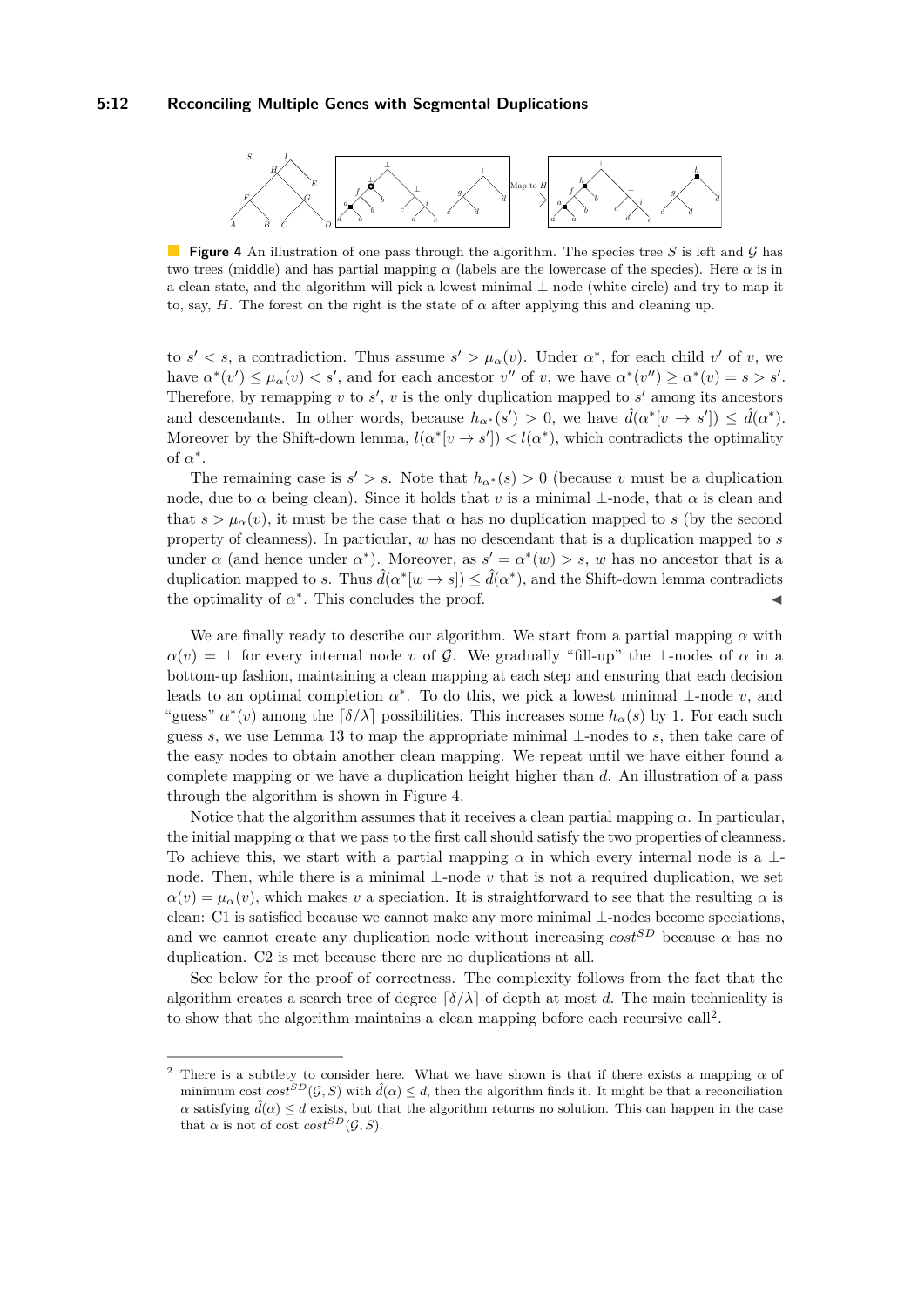<span id="page-12-0"></span>

| <b>Algorithm 1</b> FPT algorithm for parameter $d$ . |                                                                                                          |
|------------------------------------------------------|----------------------------------------------------------------------------------------------------------|
|                                                      | 1: procedure SUPERRECONCILE $(\mathcal{G}, S, \alpha, d)$                                                |
|                                                      | G is the set of input trees, S is the species tree, $\alpha$ is a <i>clean</i> partial mapping, d is the |
|                                                      | maximum value of $\ddot{d}(\alpha)$ .                                                                    |
| 2:                                                   | if $\hat{d}(\alpha) > d$ then                                                                            |
| 3:                                                   | Return $\infty$                                                                                          |
| 4:                                                   | else if $\alpha$ is a complete mapping then                                                              |
| 5:                                                   | Return $cost^{SD}(\alpha)$                                                                               |
| 6:                                                   | else                                                                                                     |
| 7:                                                   | Let v be a lowest minimal $\perp$ -node                                                                  |
| 8:                                                   | $bestCost \leftarrow \infty$                                                                             |
| 9:                                                   | for s such that $\mu_{\alpha}(v) \leq s \leq par^{\lceil \delta/\lambda \rceil}(\mu_{\alpha}(v))$ do     |
| 10:                                                  | Let $\alpha'=\alpha[v\rightarrow s]$                                                                     |
| 11:                                                  | for minimal $\bot$ -node $w \neq v$ under $\alpha$ such that $\mu_{\alpha}(w) \leq s$ do                 |
| 12:                                                  | Set $\alpha' = \alpha' w \to s $                                                                         |
| 13:                                                  | while there is a minimal $\perp$ -node w that is easy under $\alpha'$ do                                 |
| 14:                                                  | Set $\alpha' = \alpha'[w \rightarrow \mu_{\alpha'}(w)]$                                                  |
| 15:                                                  | $cost \leftarrow superReconcile(\mathcal{G}, S, \alpha', d)$                                             |
| <b>16:</b>                                           | if $cost < bestCost$ then $bestCost \leftarrow cost$                                                     |
| 17:                                                  | Return bestCost                                                                                          |

**► Theorem [1](#page-12-0)4.** *Algorithm 1 is correct and finds a minimum cost mapping*  $α^*$  *satisfying*  $\hat{d}(\alpha^*) \leq d$ , if any, in time  $O(\lceil \frac{\delta}{\lambda} \rceil^d \cdot n \cdot \frac{\delta}{\lambda})$ .

**Proof.** We show by induction over the depth of the search tree that, in any recursive call made to Algorithm [1](#page-12-0) with partial mapping  $\alpha$ , the algorithm returns the cost of an optimal completion  $\alpha^*$  of  $\alpha$  having  $\hat{d}(\alpha^*) \leq d$ , or  $\infty$  if no such completion exists - assuming that the algorithm receives a clean mapping  $\alpha$  as input. Thus in order to use induction, we must also show that at each recursive call done on line [15,](#page-12-0)  $\alpha'$  is a clean mapping. We additionally claim that the search tree created by the algorithm has depth at most *d*. To show this, we will also prove that every  $\alpha'$  sent to a recursive call satisfies  $\hat{d}(\alpha') = \hat{d}(\alpha) + 1$ .

The base cases of lines  $3 - 5$  $3 - 5$  are trivial. For the induction step, let  $v$  be the lowest minimal  $⊥$ -node chosen on line [7.](#page-12-0) By Lemma [9,](#page-9-2) if *α*<sup>\*</sup> is an optimal completion of *α* and *s* = *α*<sup>\*</sup>(*v*), then  $\mu_{\alpha}(v) \leq s \leq par^{\lceil \delta/\lambda \rceil}(\mu_{\alpha}(v))$ . We try all the  $\lceil \delta/\lambda \rceil$  possibilities in the for-loop on line [9.](#page-12-0) The for-loop on line [11](#page-12-0) is justified by Lemma [13,](#page-10-1) and the for-loop on line [13](#page-12-0) is justified by Lemma [11](#page-9-0) and Lemma [12.](#page-10-0) Assuming that  $\alpha'$  is clean on line [15,](#page-12-0) by induction the recursive call will return the cost of an optimal completion  $\alpha^*$  of  $\alpha'$  having  $\hat{d}(\alpha^*) \leq d$ , if any such completion exists. It remains to argue that for every  $\alpha'$  sent to a recursive call on line [15,](#page-12-0)  $\alpha'$ is clean and  $\hat{d}(\alpha') = \hat{d}(\alpha) + 1$ .

Let us first show that such a  $\alpha'$  is clean, for each choice of *s* on line [9.](#page-12-0) There clearly cannot be an easy node under  $\alpha'$  after line [13,](#page-12-0) so we must show C2, i.e. that for any minimal  $\perp$ -node *w* under *α*<sup>'</sup>, there is no duplication *z* under *α*<sup>'</sup> satisfying  $\alpha'(z) > \mu_{\alpha'}(w)$ . Suppose instead that  $\alpha'(z) > \mu_{\alpha}(w)$  for some duplication node *z*. Let  $w_0$  be a descendant of *w* that is a minimal  $\perp$ -node in  $\alpha$  (note that  $w_0 = w$  is possible). We must have  $\mu_{\alpha'}(w) \ge \mu_{\alpha}(w_0)$ . By our assumption, we then have  $\alpha'(z) > \mu_{\alpha}(w) \geq \mu_{\alpha}(w_0)$ . Then *z* cannot be a duplication under  $\alpha$ , as otherwise  $\alpha$  itself could not be clean (by C2 applied on *z* and  $w_0$ ). Thus *z* is a newly introduced duplication in  $\alpha'$ , and so *z* was a ⊥-node under  $\alpha$ . Note that Algorithm [1](#page-12-0) maps ⊥-nodes of G one after another, in some order  $(z_1, z_2, \ldots, z_k)$ . Suppose without loss of generality that z is the first duplication node in this ordering that gets mapped to  $\alpha'(z)$ .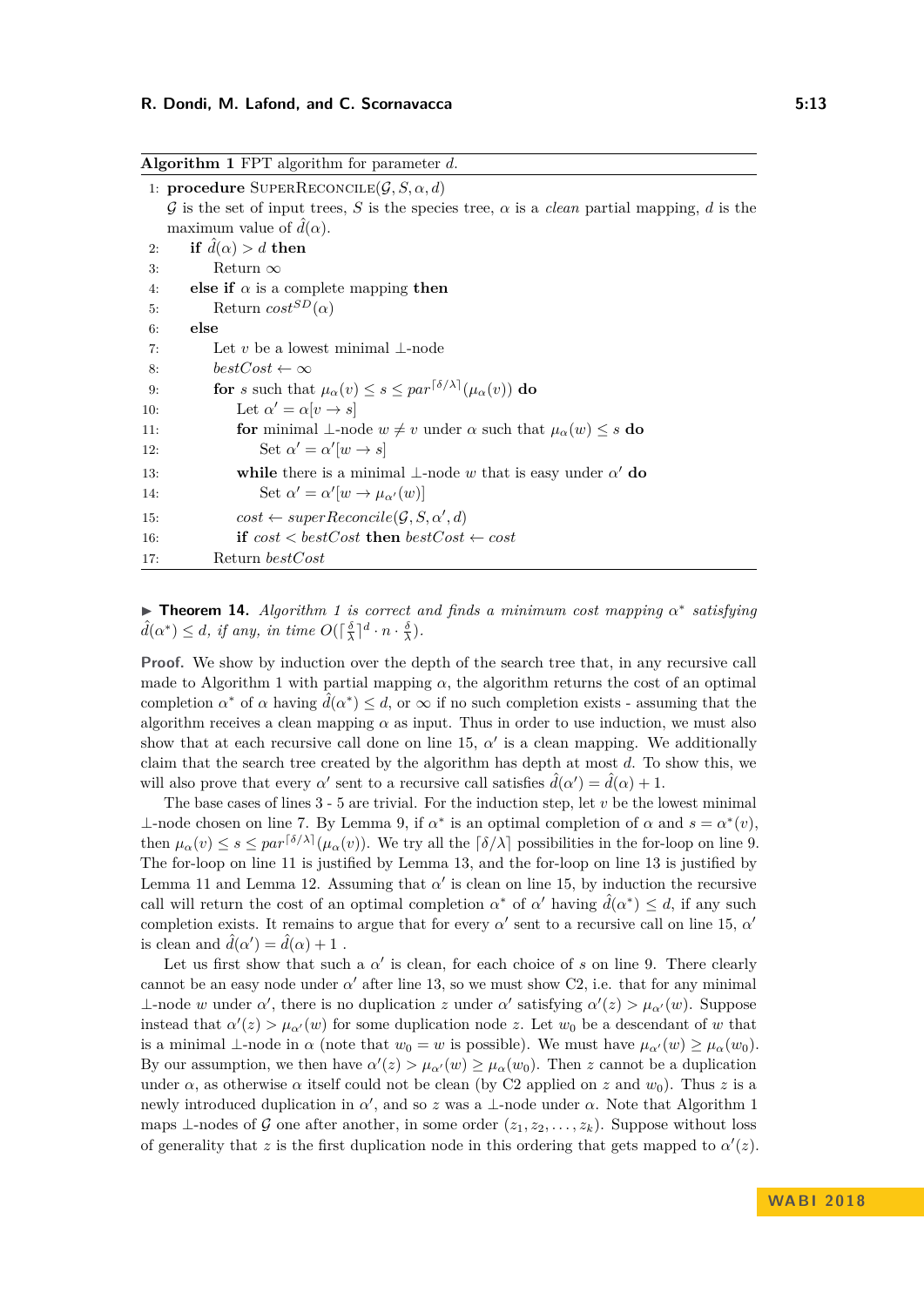## **5:14 Reconciling Multiple Genes with Segmental Duplications**

There are two cases: either  $\alpha'(z) \neq s$ , or  $\alpha'(z) = s$ .

Suppose first that  $\alpha'(z) \neq s$ . Lines [10](#page-12-0) and [11](#page-12-0) can only map ⊥-nodes to *s*, and line [13](#page-12-0) either maps speciation nodes, or easy nodes that become duplications. Thus when  $\alpha'(z) \neq s$ , we may assume that *z* falls into the latter case, i.e. *z* is easy before being mapped, so that mapping *z* to  $\alpha'(z)$  does not increase  $h_{\alpha'}(\alpha'(z))$ . Because *z* is the first ⊥-node that gets mapped to  $\alpha'(z)$ , this is only possible if there was already a duplication  $z_0$  mapped to  $\alpha'(z)$ in *α*. This implies that  $\alpha(z_0) = \alpha'(z) > \mu_\alpha(w_0)$ , and that *α* was not clean (by C2 applied on  $z_0$  and  $w_0$ ). This is a contradiction.

We may thus assume that  $\alpha'(z) = s$ . This implies  $\mu_{\alpha'}(w) < \alpha'(z) = s$ . If *w* was a minimal  $\perp$ -node in  $\alpha$ , it would have been mapped to *s* on line [11,](#page-12-0) and so in this case *w* cannot also be a minimal ⊥-node in  $\alpha'$ , as we supposed. If instead w was not a minimal ⊥-node in  $\alpha$ , then *w* has a descendant  $w_0$  that was a minimal ⊥-node under  $\alpha$ . We have  $\mu_\alpha(w_0) \leq \mu_{\alpha'}(w) < s$ , which implies that  $w_0$  gets mapped to *s* on line [11.](#page-12-0) This makes  $\mu_{\alpha'}(w) < s$  impossible, and we have reached a contradiction. We deduce that  $z$  cannot exist, and that  $\alpha'$  is clean.

It remains to show that  $\hat{d}(\alpha') = \hat{d}(\alpha) + 1$ . Again, let *s* be the chosen species on line [9.](#page-12-0) Suppose first that  $s = \mu_\alpha(v)$ . Then  $h_{\alpha[v \to s]}(s) = h_\alpha(s) + 1$ , as otherwise *v* would be easy under  $\alpha$ , contradicting its cleanness. In this situation, as argued in the proof of Lemma [13,](#page-10-1) each node *w* that gets mapped to *s* on line [11](#page-12-0) or on line [13](#page-12-0) is easy, and thus cannot further increase the height of the duplications in *s*. If  $s > \mu_\alpha(v)$ , then  $h_{\alpha(v \to s)}(s) = 1 = h_\alpha(s) + 1$ , since by cleanness no duplication under  $\alpha$  maps to *s*. Here, each node  $w$  that gets mapped on line [11](#page-12-0) has no descendant nor ancestor mapped to *s*, and thus the height does not increase. Noting that remapping easy nodes on line [13](#page-12-0) cannot alter the duplication heights, we get in both cases that  $\hat{d}(\alpha[v \to s]) = \hat{d}(\alpha) + 1$ . This proves the correctness of the algorithm.

As for the complexity, the algorithm creates a search tree of degree  $\lceil \delta / \lambda \rceil$  and of depth at most *d*. Each pass can easily seen to be feasible in time  $O(\delta/\lambda \cdot n)$  (with appropriate pre-parsing to compute  $\mu_{\alpha}(v)$  in constant time, and to decide if a node is easy or not in constant time as well), and so the total complexity is  $O(\lceil \delta / \lambda \rceil^d n \cdot \frac{\delta}{\lambda})$  $\blacksquare$ ).

## **5 Experiments**

We used our software to reanalyze a data set of 53 gene trees for 16 eukaryotes presented in  $[10]$  and already reanalyzed in  $[19, 1]$  $[19, 1]$  $[19, 1]$ . In  $[1]$ , the authors showed that, if segmental duplications are not accounted for, we get a solution having  $\hat{d}$  equal to 9, while their software (ExactMGD) returns a solution with  $\tilde{d}$  equal to 5. We were able to retrieve the solution with maximum height of 5 fixing  $\delta \in [28, 61]$  and  $\lambda = 1$ , but, as soon as  $\delta > 61$ , we got a solution with maximum height of 4 where no duplications are placed in the branch leading to the Tetrapoda clade (see [\[19,](#page-15-14) Fig. 1]) while the other locations of segmental duplications inferred in  $[10]$  are confirmed<sup>[3](#page-13-0)</sup>. This may sow some doubt on the actual existence of a segmental duplication in the LCA of the Tetrapoda clade.

We also reanalyzed the data set of yeast species described in [\[2\]](#page-14-3). First, we selected from the data set the 2379 gene trees containing all 16 species and refined unsupported branches using the method described in [\[12\]](#page-15-15) and implemented in ecceTERA [\[11\]](#page-15-16) with a bootstrap threshold of 0.9 and  $\delta = \lambda = 1$ . Using our method with  $\delta = 1.5$ ,  $\lambda = 1$  we were able to detect the ancient genome duplication in Saccharomyces cerevisiae already established using synteny information [\[13\]](#page-15-17), with 216 gene families supporting the event. Other nodes with a

<span id="page-13-0"></span><sup>&</sup>lt;sup>3</sup> Note that for this data set we used a high value for  $\frac{\delta}{\lambda}$  since, because of the sampling strategy, we expect that all relevant genes have been sampled (recall that in ExactMGD,  $\lambda$  is implicitly set to 0).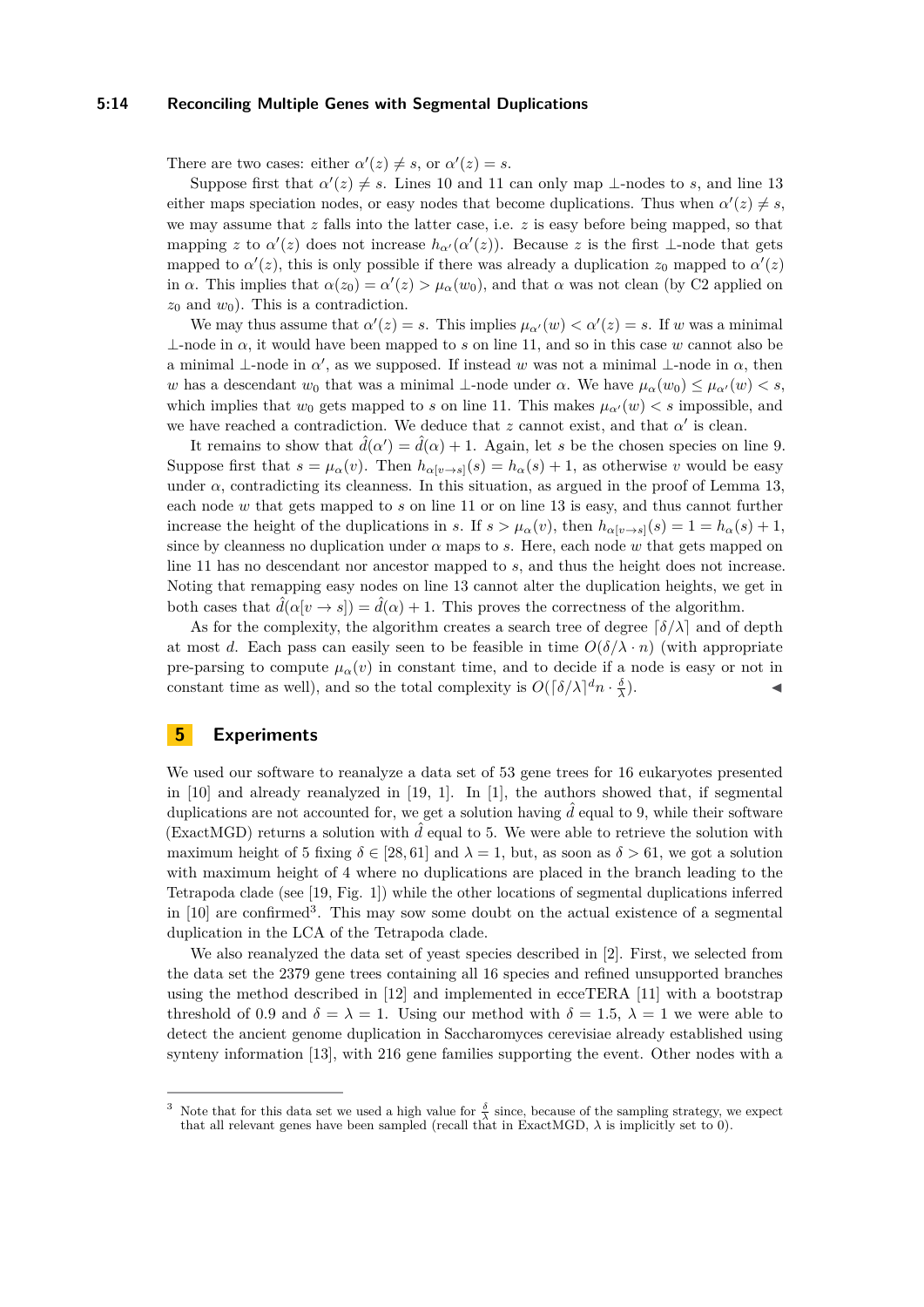<span id="page-14-4"></span>

**Figure 5** The species tree phylogeny for the yeast data set described in [\[2\]](#page-14-3). Numbers at the internal nodes are meaningless and are only used to refer to the nodes in the main text.

signature of segmental duplication are nodes 7, 6, 13 and 2 (refer to Fig. [5\)](#page-14-4) with respectively 190, 157, 148 and 136 gene families supporting the event. It would be interesting to see if the synteny information supports these hypotheses.

## **6 Conclusion**

This work poses a variety of questions that deserve further investigation. The complexity of the problem when  $\delta/\lambda$  is a constant remains an open problem. Moreover, our FPT algorithm can handle data sets with a sum of duplication height of about *d* = 30, but in the future, one might consider whether there exist fast approximation algorithms for MPRST-SD in order to attain better scalability. Other future directions include a multivariate complexity analysis of the problem, in order to understand whether it is possible to identify other parameters that are small in practice. Finally, we plan to extend the experimental analysis to other data sets, for instance for the detection of whole genome duplications in plants.

### **References**

- <span id="page-14-1"></span>**1** Mukul S Bansal and Oliver Eulenstein. The multiple gene duplication problem revisited. *Bioinformatics*, 24(13):i132–i138, 2008.
- <span id="page-14-3"></span>**2** Geraldine Butler, Matthew D Rasmussen, Michael F Lin, Manuel AS Santos, Sharadha Sakthikumar, Carol A Munro, Esther Rheinbay, Manfred Grabherr, Anja Forche, Jennifer L Reedy, et al. Evolution of pathogenicity and sexual reproduction in eight candida genomes. *Nature*, 459(7247):657, 2009.
- <span id="page-14-2"></span>**3** Cedric Chauve and Nadia El-Mabrouk. New perspectives on gene family evolution: losses in reconciliation and a link with supertrees. In *Annual International Conference on Research in Computational Molecular Biology*, pages 46–58. Springer, 2009.
- <span id="page-14-0"></span>**4** Cedric Chauve, Akbar Rafiey, Adrian A. Davin, Celine Scornavacca, Philippe Veber, Bastien Boussau, Gergely Szollosi, Vincent Daubin, and Eric Tannier. Maxtic: Fast ranking